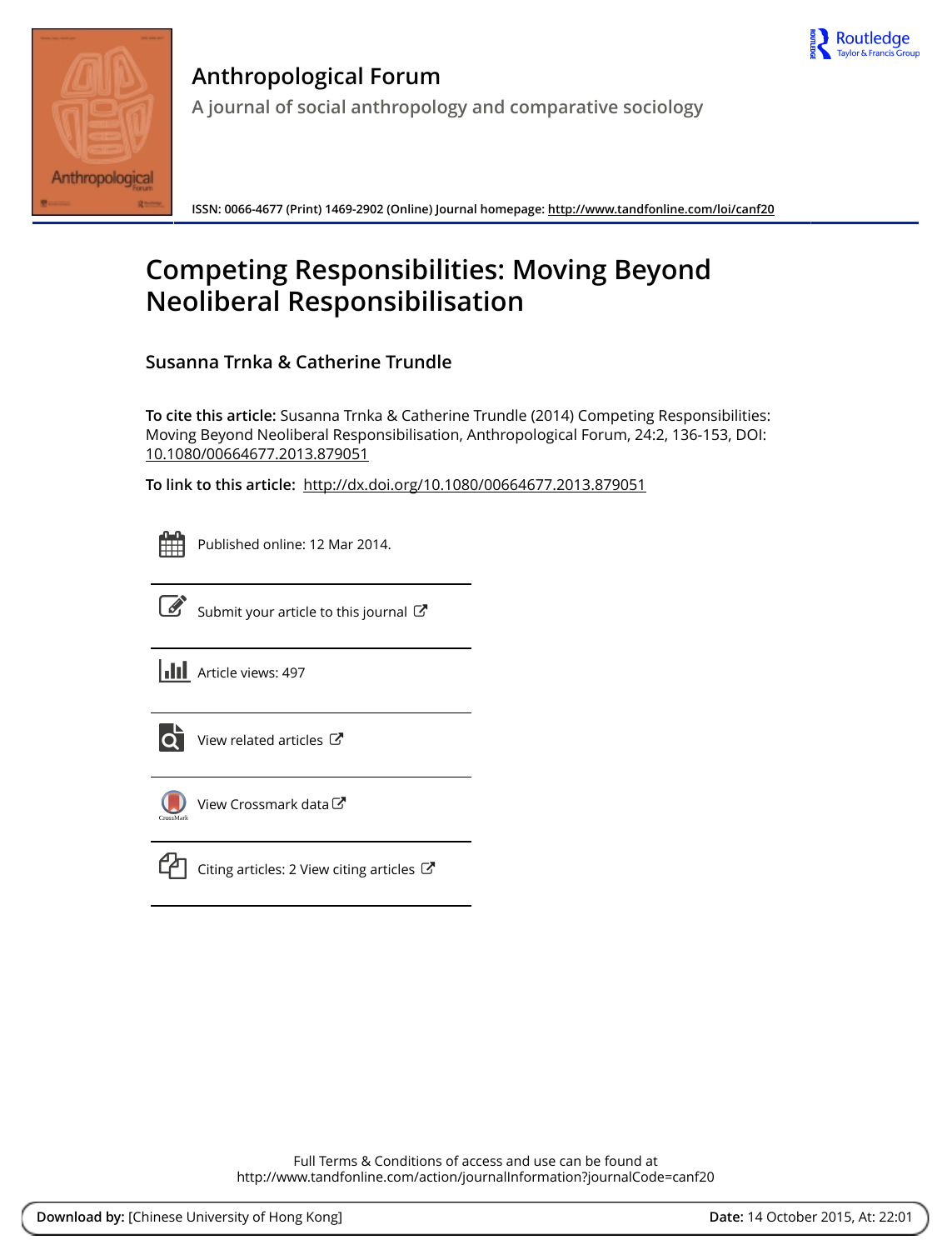# Competing Responsibilities: Moving Beyond Neoliberal Responsibilisation

Susanna Trnka and Catherine Trundle

Ideas of responsibility pervade social life, underpinning forms of governance, subjectivities, and collective relations. Inspired by current analyses of neoliberal projects of 'responsibilisation', this paper examines modes of responsibility that extend, challenge, or co-exist with neoliberal ideals. Our aim is twofold: first, we wish to broaden current scholarly understandings of how neoliberal 'responsible' subjects are nested within multiple frames of dependencies, reciprocities, and obligations. Secondly, we articulate a framework for conceptualising responsibility that places responsibilisation alongside relations of care and social contract ideologies—three modes of inter-relationship that we see as underlying the 'competing responsibilities' inherent in contemporary social life.

Keywords: Responsibility; Responsibilisation; Neoliberalism; Care; Social Contract

Responsibility is a multivalent concept and practice that is central to contemporary social life. Notions of responsibility are pervasive, visible in forms of governance, emerging and enduring subjectivities, and collective relations in a wide range of settings. It is, moreover, a theme that runs, albeit often implicitly, through a wide range of anthropological and other social science literatures. Recent scholarship in particular has spotlighted the significance of 'responsibilisation' as a key element of new forms of self-governance and subjectivity (see, for example, Rose [1996,](#page-17-0) [2007](#page-17-0); Shamir [2008;](#page-17-0) Zigon [2010](#page-18-0)).

In this article, we propose a wider framework for examining responsiblisation in and amongst competing modes of responsibility.<sup>1</sup> We do so out of concern that the term 'responsibility' has been colonised in public life and political rhetoric by neoliberal discourses of responsibilisation. In response, we argue for an anthropological approach to responsibilities that reclaims the multiple meanings and enactments of this concept. Our aim is to draw upon a wide body of anthropological literature in order to show

Correspondence to: Susanna Trnka, Anthropology, University of Auckland, e-mail: [s.trnka@auckland.ac.nz](mailto:s.trnka@auckland.ac.nz); and Catherine Trundle, Anthropology, Victoria University of Wellington, e-mail: [catherine.trundle@vuw.ac.nz](mailto:catherine.trundle@vuw.ac.nz)

<sup>© 2014</sup> Discipline of Anthropology and Sociology, The University of Western Australia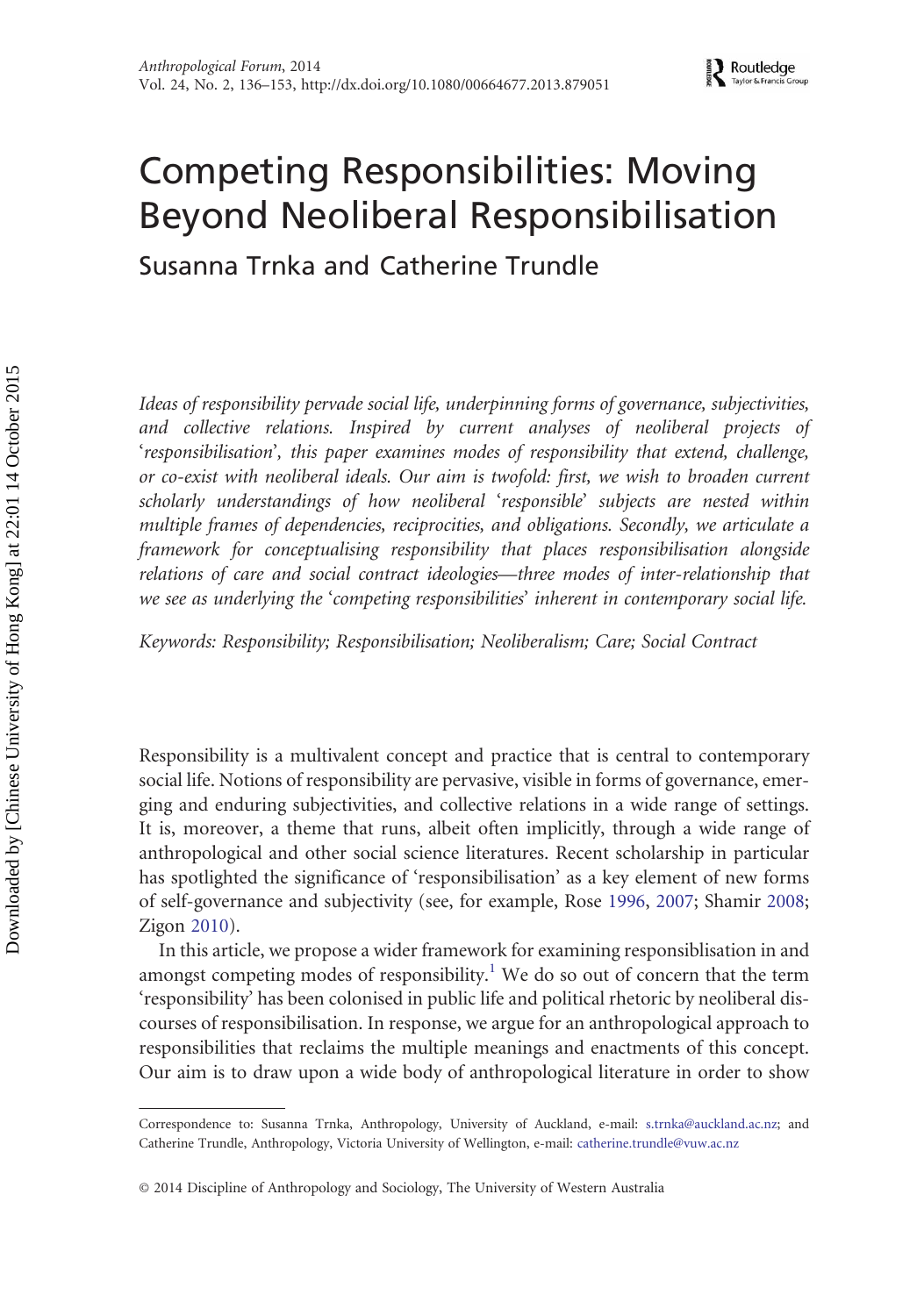that across many current social and cultural contexts, 'responsibility' can be viewed through the lenses of care relations and social contract ideologies, effectively countering the increasingly prevalent tendency of public and political figures to define and discuss responsibility in largely neoliberal terms.

If we consider Barry Barnes' statement [\(2000](#page-16-0), 8) that 'all societies are systems of responsibilities', then an examination of responsibilities, in terms of both how they are envisioned and how they are allocated, has long been at the root of anthropological enterprise.<sup>[2](#page-15-0)</sup> Indeed, as suggested by Max Gluckman [\(1972](#page-16-0)), many classic anthropological texts easily lend themselves to being re-read as accounts of responsibility and obligation. Gluckman expanded upon Edward Evans-Pritchard's enduring fascination with 'how in various types of groups individuals are held responsible for the injuries and misfortunes which befall the group and its members', reformulating this as 'a problem of crucial importance in human society everywhere' [\(1972](#page-16-0), ix; see also Douglas [1980\)](#page-16-0). Through analyses of religion, morality, politics, community, gender, kinship, or healthcare, anthropology has frequently taken note of responsibilities, albeit often under the rubric of other themes.

#### Responsible, Neoliberal Subjects

First used in English during the 18th century, 'responsibility' is etymologically rooted in the 12th and 13th centuries, in practices within the Christian church of singing or stating liturgical 'responses', taking on the additional meanings of being capable of responding to a question, accusation, or request (Oxford English Dictionary [2012\)](#page-17-0). In contemporary usage, 'responsibility' is often used to reference individual or collective accountability through judgments of one's rational capacities, assessments of legal liabilities, and notions of moral blame. Issues of responsiveness and answerability as well as agency are thus at the heart of how responsibility has long been envisioned (cf. Kelty [2008\)](#page-16-0).

One of the theoretical domains in which responsibility has recently been highlighted is in relation to newly emerging neoliberal citizen-subjects. Engaging Foucauldian insights into techniques and technologies of the self (see, for example, Foucault [1988](#page-16-0)), Peter Miller and Nikolas Rose have examined responsibility as a facet of emerging neoliberal forms of governance that are portrayed by their proponents as enabling individuals' 'independence' and 'empowerment'. Despite significant debate over the increasing variety of social and political forms that are categorised as 'neoliberal' (Goldstein [2012](#page-16-0); Hilgers [2012](#page-16-0)) and suggestions that many formerly 'neoliberal' states may in fact be shifting into 'post-neoliberalism' (Jessop [2013](#page-16-0)), there is general consensus across much scholarship that the terms 'neoliberalism' or 'neoliberalisation' (cf. Peck and Theodore [2012\)](#page-17-0) refer to a set of ideals and practices that involve a shrinking state mandate, deregulation and privatisation, a faith in markets to govern social life, and an increased emphasis on personal choice and freedom. Miller and Rose chart the rise of such 'advanced' liberal forms of state-citizen relations and corresponding subjectivities since the 1970s, describing a socio-political transformation that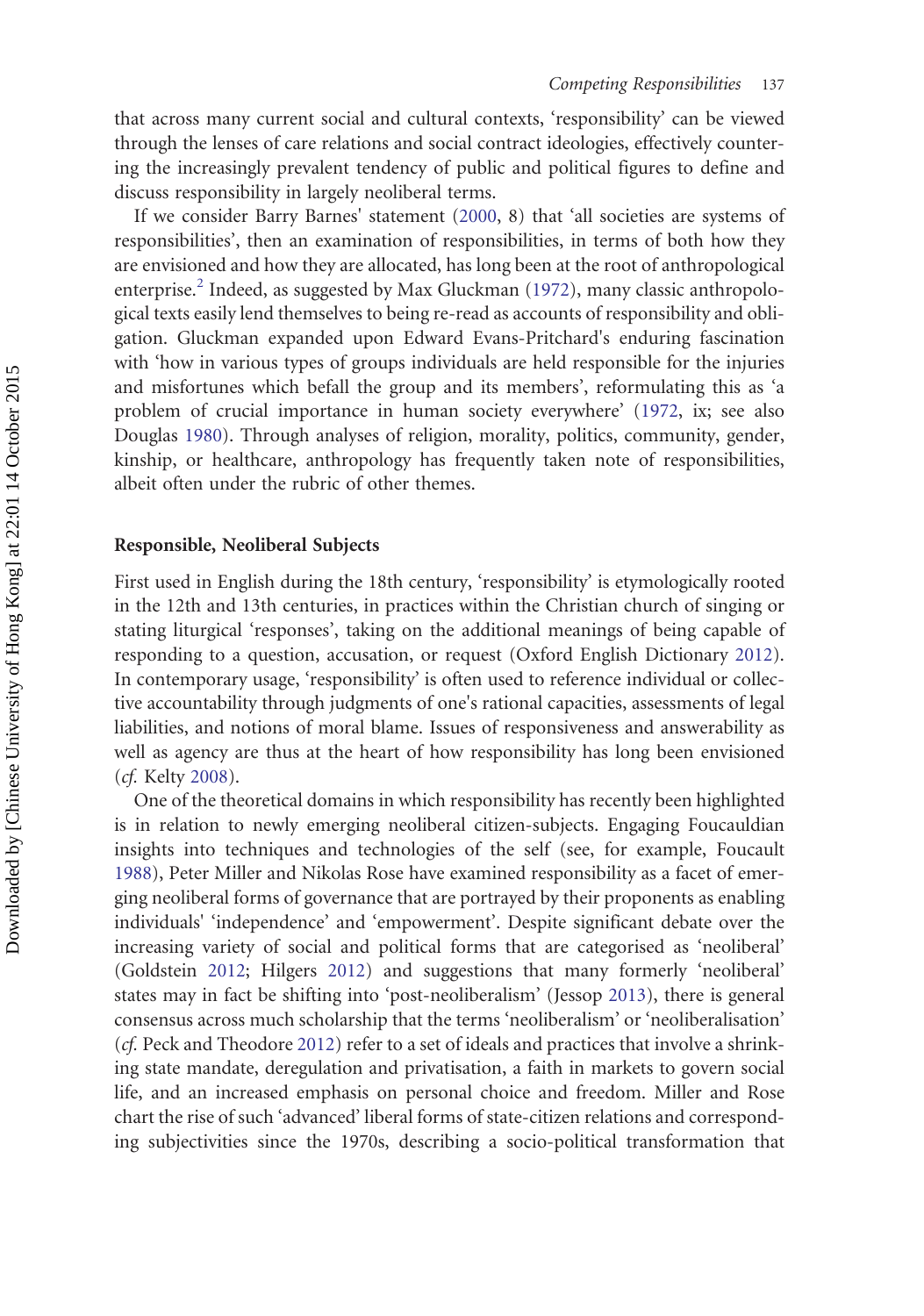'entailed a new conception of the subjects to be governed; that these would be autonomous and responsible individuals, freely choosing how to behave and act' ([2008,](#page-17-0) 18).

The 'responsible citizen' itself is, however, a much older concept (Kelty [2008\)](#page-16-0). Originating during the French Revolution and related shifts towards democratic government, 'responsibility' became a necessary—but also naturalised—capacity of individual personhood and rights as universal suffrage in Western Europe transformed ideas about where responsibility for governance was vested (McKeon [1957](#page-17-0)). As McKeon argues,

the earlier formulation of this conviction tended to be restrictive: representative government or democracy will work only if the people is ready for it, that is, responsible. The reformulation inverts the relation: responsible government depends on a responsible people but a people acquires responsibility only by exercising it ([1957,](#page-17-0) 24, as quoted in Kelty [2008](#page-16-0), 10).

In a similar vein, Marshall's ([1950\)](#page-17-0) analysis of changing forms of citizenship through the 18th, 19th, and 20th centuries, reveals how a certain form of citizen-subject, imbued with specific civil rights and a new-found sense of collective loyalty and responsibility to contributing to society, coincided with the extension of formal political rights.

But while responsibility has been a key means of constituting the citizen-subject over the last two centuries, what 'responsibility' signifies has significantly shifted during this period (Kelty [2008](#page-16-0)) and is frequently used today, in both scholarship and public life, to refer to a set of specific techniques of constituting the self in relation to government and society at large. In 2013, the social media site LinkedIn released a list of the ten most 'hackneyed words' its members use, and 'responsible' topped the list.<sup>3</sup> From attempts by the 'Family Responsibilities Commission' in the Northern Territories of Australia to instil norms of 'respect and responsibility' in local aboriginal families, $4\overline{4}$ to calls for senior nurses in Scotland to take more 'responsibility and accountability' for cleaning up their workplaces (BBC News [2012\)](#page-16-0), 'responsibility' and the 'responsible citizen' have become a buzzword for the adoption and internalisation of some of the core ideals of neoliberal governance. In 2012, for example, the Deputy Mayor of Wellington, New Zealand could refuse residents' requests to put up barriers at a crosswalk where numerous pedestrians had been hit by buses, on the grounds that it is not up to the city to provide such protection as 'personal responsibility remains key' for pedestrian safety (The New Zealand Herald [2012](#page-17-0)).

These instances highlight one of the central themes of neoliberalism, namely, the portrayal of personal choice and autonomy as the means through which responsibility is enacted. In recent decades this ideal has cut across the political spectrum, evident in both right- and left-wing government policies. In democratic countries such as the United States, Britain, Australia, or New Zealand, even left-leaning governments have, for example, treated 'the poor' as a social problem that requires welfare programmes to responsibilise and empower citizens so that they may help themselves and fulfil their human 'potential' (see, for example, Cruickshank [1999](#page-16-0)). John Clarke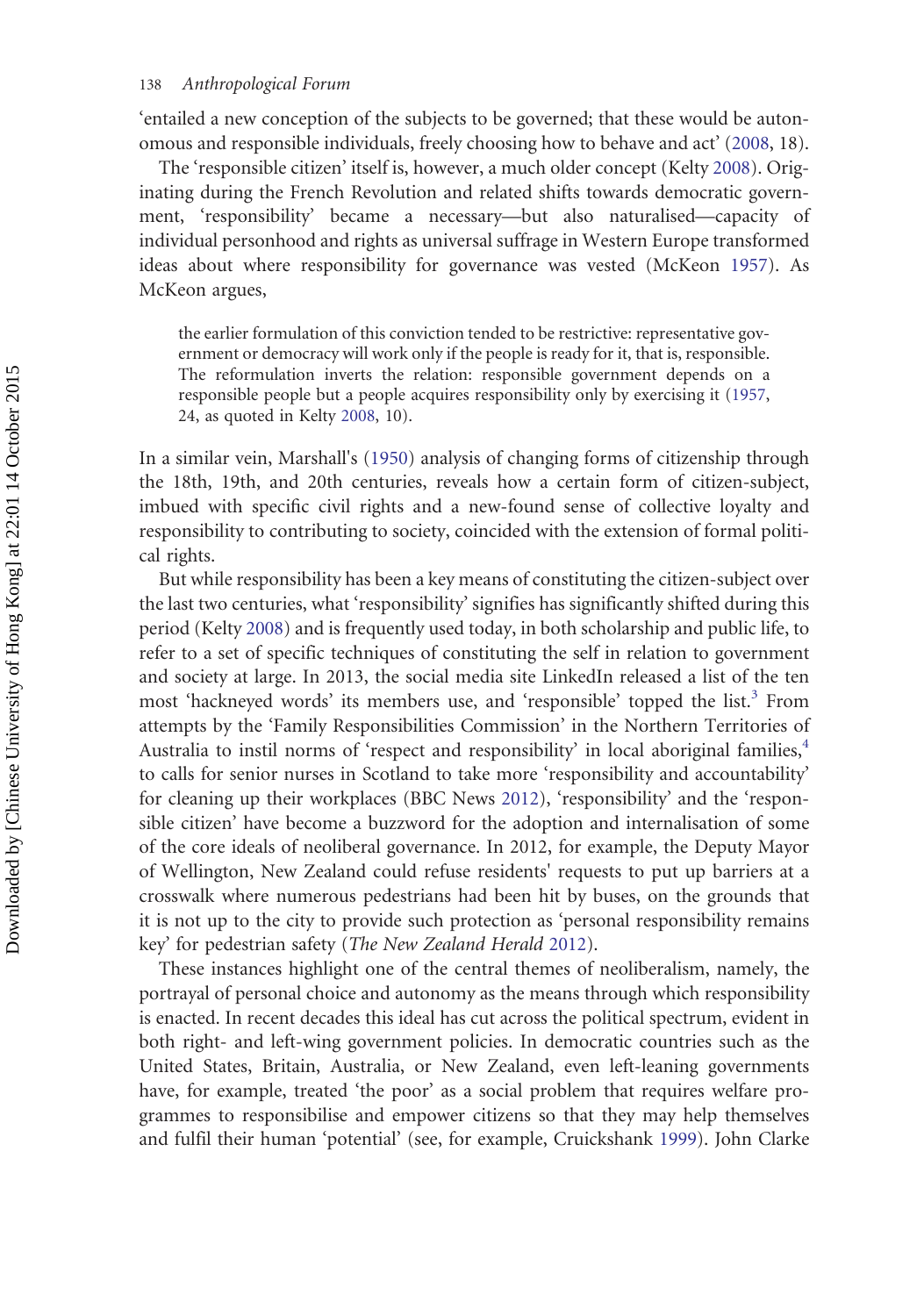offers a vivid description of how such discourses, in this case from Britain's 'New Labour' government, promote an image of citizens as

the bearers of responsibilities as well as rights … [entrusted with] the responsibility to produce the conditions of one's own independence—ideally by becoming a "hard working" individual or family. ...Citizens must manage their lifestyles so as to promote their own health and wellbeing. Members of communities must eschew anti-social behaviour so as to promote harmony … Parents must take responsibility for controlling and civilizing their children ([2005,](#page-16-0) 451).

The paramountcy of the self-actualised and self-managing individual is central to such neoliberal visions. As Michael Freeman and David Napier write, '[a] responsibilized society does not see individuals as socially situated but as autonomous actors making choices that determine their lives' ([2009,](#page-16-0) 403). And yet, as in Clarke's formulation of responsibility above, descriptions of the self-managing individual frequently reveal a subject entangled within widespread ties, dependencies, and duties to others. Indeed, autonomy and choice may not always be realised, or even desired, despite being fundamental to neoliberal representations of the self (Rose [2001](#page-17-0)).

One of the avenues through which neoliberal notions of the responsible individual are often inculcated is in practices of audit and accountability that promote particular kinds of self-surveillance and self-assessment techniques (Shore and Wright [2011\)](#page-17-0). Responsibility becomes a form of reflexive prudence, and individuals and collectives must increasingly conduct moral evaluations of their actions in relation to their potential effects, calculating and designing their life course in ways that attempt to mitigate harm and risk, and maximise benefit to themselves and others (Giddens [1999](#page-16-0)). Such enactments are, moreover, staged not only for the self but also with respect to a broader audience as accountability provides evidence to others that one has prudently enacted one's responsibilities. A broader scope for understanding 'rituals of accountability' (Power [1997](#page-17-0)) thus enables us to see how both personal and institutional responsibility are surveilled from above and below: that is, by the state, the media, public groups, and individuals.

An example of the intersections of the ideas of risk, accountability, and responsibility can be seen in the Australian government's recent 'emergency' intervention in aboriginal communities of the Northern Territories. Here responsibility and risk are interwoven with racial ideologies, forms of entrenched inequality, and modes of power. In 2006 state agency reports—exemplars of bureaucratic techniques of audit and surveillance—revealed that a liberal politics of self-determination (Kowal [2008](#page-17-0)) was 'failing' local indigenous communities, where social dysfunction and abuse were supposedly endemic. As a consequence the government instigated a set of paternalistic interventions that involved monitoring income use, school attendance, family life, and employment, in order to reorient social life, cultural values, and individual behaviour towards acceptable liberal norms. Altman and Hinkson show that the state defined their actions 'as acting responsibly and decisively to reduce the risk posed by a section of its citizenry who represent a refusal to conform to mainstream social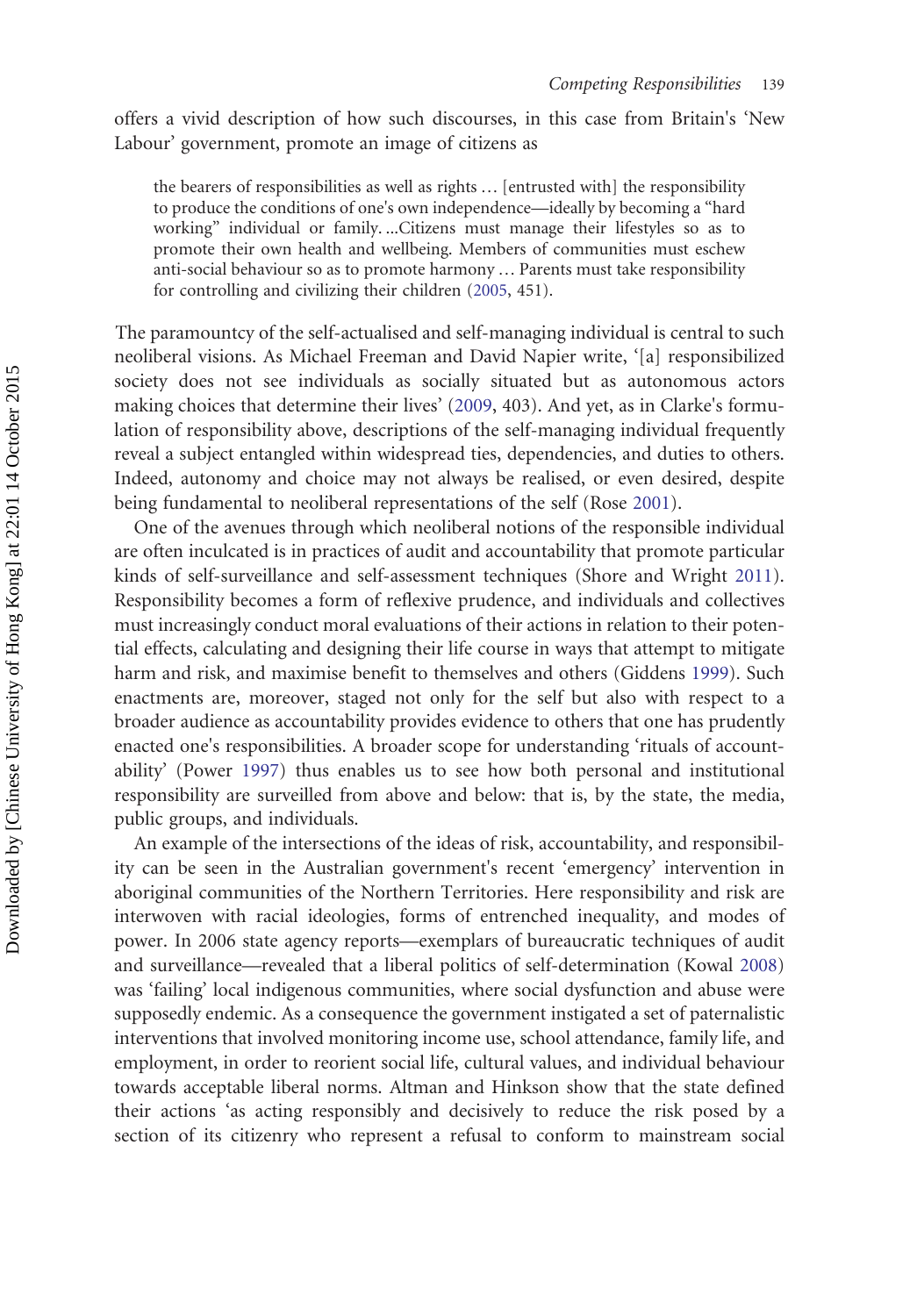values' ([2010,](#page-15-0) 185). At the same time, the state sought to craft new neoliberal subjects in such at-risk communities, and offered a

radically new interpretive framework as a basis for policy making—one that looks beyond colonial experience and governmental neglect to place the onus on Aboriginal people to themselves take responsibility for their actions … [it] is a radical form of cultural redevelopment modelled around the fostering of self-respect and individual responsibility [\(2010,](#page-15-0) 190).

Neoliberal ideals of accountability, risk, and responsibility can thus curtail certain freedoms and choices in order to enable other, more valued forms of autonomy and empowerment.

The same neoliberal processes that highlight the importance of granting individual freedom, choice, and autonomy thus simultaneously constitute new relations and dependencies. They can also create the potential for new forms of social action. Indeed, when responsibilities are divested from the state, they do not always fall upon individual actors; rather in some cases, new collectivities emerge. What has been called 'the death of the social' thus simultaneously created new notions of 'community' and spaces for collective action and responsibility (Rose [1996](#page-17-0)).

One emergent form of collective social responsibility is that of biosocial communities in which citizens come together around a specific health issue to educate and support one another and further state and corporate interest in their health concerns. Such communities do not merely attempt to fill in the gaps of services vacated by the state, but rather make claims for new forms of social inclusion. Engaging in discourses of responsibility and accountability, these groups direct demands towards the state, (private or public) scientific entities, and corporate business, seeking not only care, research, and investment, but also the extension of decision-making beyond both the state and the realms of scientific enterprise through public-private 'partnerships' envisioned to enable greater degrees of 'patient choice' (Epstein [1998](#page-16-0)).

Another form of collective action emerging out of neoliberal ideals occurs when market entities attempt to render their actions socially and environmentally accountable and responsible. Since the late 1960s/early 1970s, 'Corporate Social Responsibility' or CSR programs, which attempt to build public trust and moral standing through the language of accountability and responsibility, have been instituted by a range of national and transnational corporate organisations. These programs entail two levels: both the undertaking of projects that focus on social and environmental improvement (as it aligns and supports profit-making by the corporation) and the publicly visible recording of these projects through various practices of reporting and accounting that legitimise and frame action as morally virtuous and responsible (Welker [2009](#page-18-0)).

Akin to biosocial communities, CSR programs reflect a central principle of neoliberalism, namely the dispersal of the responsibilities of the state to other entities such as the family, the private corporation or civil groups, as well as individuals. But while CSR reflects 'the tendencies of corporations to assume socio-moral duties that were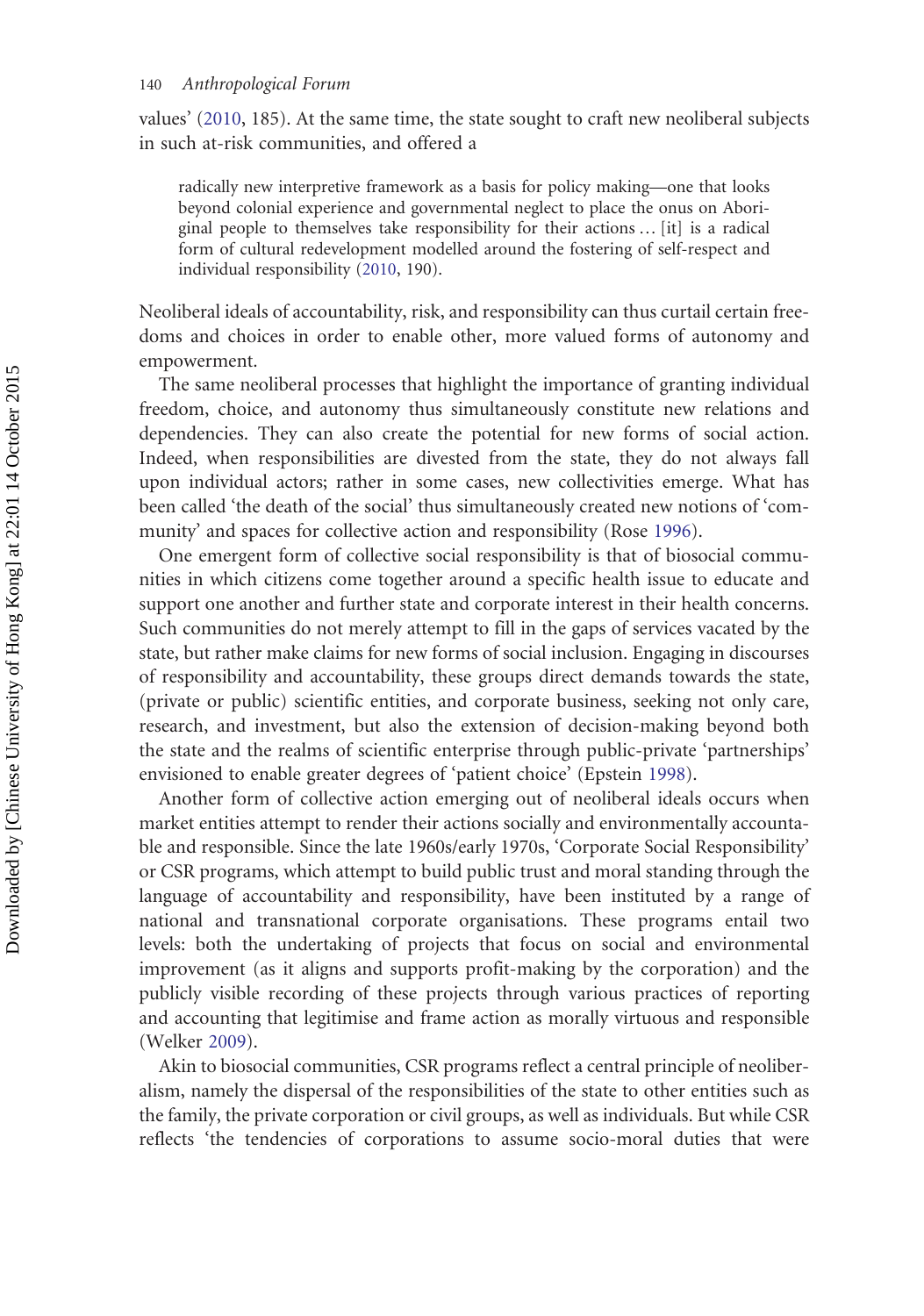heretofore assigned to civil society organisations, government entities and state agencies' (Shamir [2008,](#page-17-0) 4), it also involves the constitution of collective ties and entities in which new responsibilities are created and older responsibilities exposed or erased. As Smith and Helfgott [\(2010](#page-17-0)) demonstrate in their analysis of corporate social responsibility movements in Peruvian mining industries, by foregrounding the company's responsibility to the wider community and environment, new groups became 'stakeholders', and older collective identities and forms of responsibility receded: 'Whereas before the 1990s "mining" meant both companies and workers, today it seems to mean only companies and communities, with labour subsumed within companies' ([2010](#page-17-0), 23). Corporate social responsibility is thus often circumscribed, with certain responsibilities enacted in order to foreclose others. These new forms of responsibility can, moreover, usually be explained in relation to the logic of markets and their drive for expansion; while CSR demonstrates the emergence of new rhetorics of moral responsibility, as many scholars point out, ultimately CSR works to de-radicalise alternative intentions, motivations, or effects that may lie within or emerge from its dynamic structures (see, for example, Frynas [2010\)](#page-16-0).

As these diverse examples demonstrate, there is no singular response to how neoliberal visions of the responsibilised citizen-subject are enacted. Nor are neoliberal rhetorics promoting the autonomous individual watertight. Indeed, many modes of collective association exist under the framework of neoliberal governance. Our point here, however, is that despite its flexibility, neoliberalism cannot encompass the breadth of subjectivities and collective relations that constitute contemporary enactments of responsibility.

### Competing Responsibilities, Relations of Care, and Social Contract Ideologies

Despite the pervasive and diverse deployments of neoliberal rhetorics of responsibility, in everyday practice, responsibility entails a much broader range of meanings. Crosscutting forms of identities and collective and interpersonal ties can sometimes intersect, and at other times contest, neoliberal frames. Social actors, moreover, move between different moral, ethical, and affective valences of what it means to be 'responsible' subjects without necessarily feeling conflicted, in need of resolution, or necessitating 'moral breakdown' (Zigon [2010\)](#page-18-0). Like shifting linguistic registers, such differences are not necessarily perceived as contradictory but can be easily encompassed within a single individual. Sometimes they constitute overlapping ethical domains.

If we wish to re-conceive of 'responsibility' as it is increasingly being cast in both public and scholarly debate, our perspectives must be broadened to encompass these other forms of ties, obligations, duties, and reciprocities that lie alongside, challenge, or are reconciled with those of responsibilised, neoliberal subjects. A related point has recently been made by Ferguson [\(2012](#page-16-0)) in his call to reconceptualise 'responsibility' in order to reveal the limits of neoliberal discourses of responsibilisation and the forms of structural violence that they often actively obfuscate. Ferguson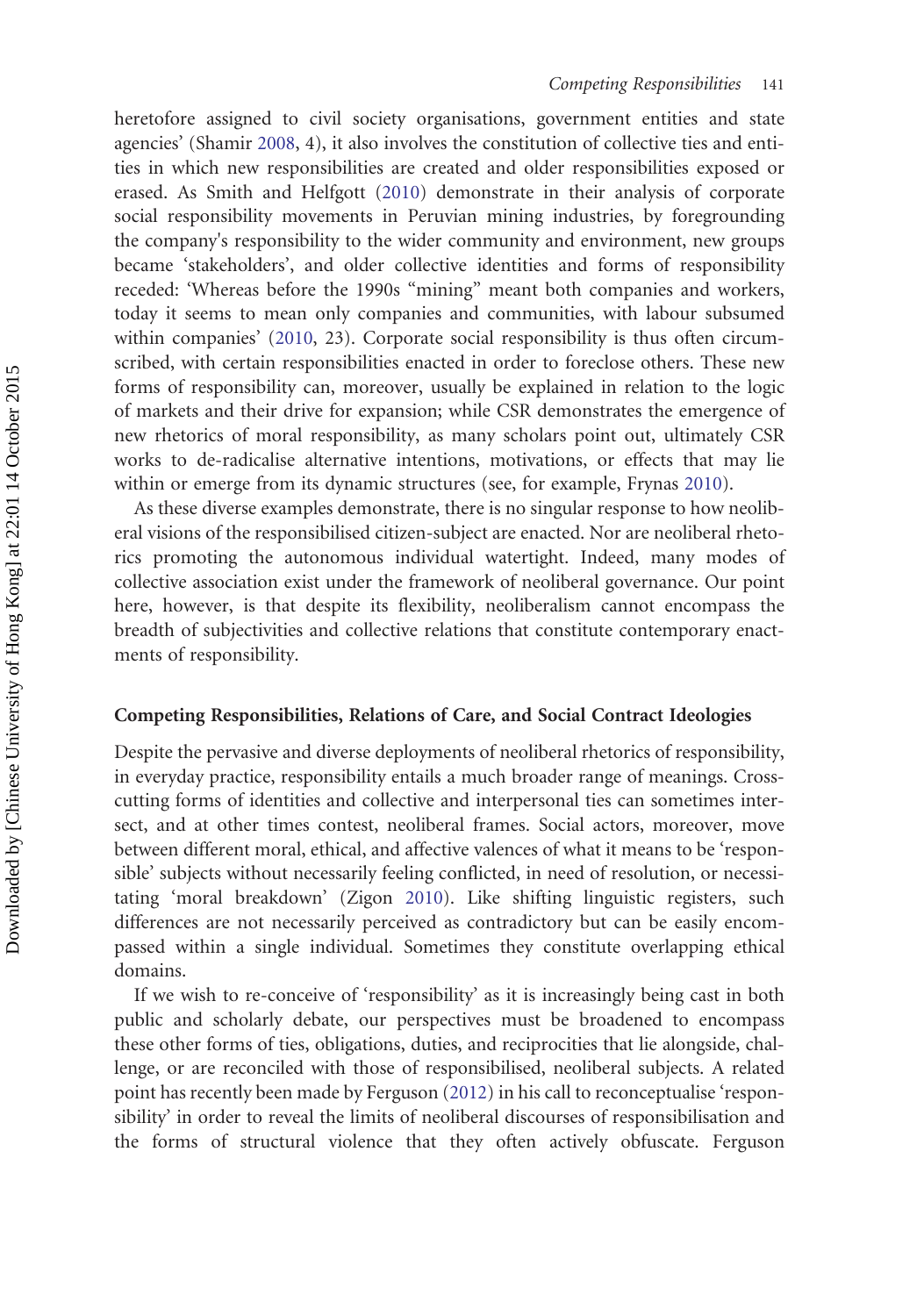furthermore suggests we need to recast our understandings of 'state responsibility' in light of new, transnational political, social, and economic formations, including corporate actors who transcend state boundaries.

We suggest that one way of beginning to address this need is to foreground two overlapping realms in which we see many enduring forms of responsibility enacted; namely, relations of care and social contract ideologies. Highlighting these two aspects as central components of 'responsibility' will, we hope, enable scholars to highlight acts of recognition and forms of dependence and inter-dependence that challenge some of the assumptions and principles of responsibilisation promoted by neoliberal thinking.

#### Care as Inter-Relationality

Obligations and ties enacted through relations of 'care' constitute a key, if often understated, form of responsibility in contemporary social life. Care is enacted across various levels of relationality, manifested through intimate, face-to-face relationships (such as between parent and child) or in relationships between collectivities (for example, teachers and students; citizens and the nation). Below we examine examples ranging from religious charity to kinship and sexuality. Crucial to these examples is the distinction between care and neoliberal conceptions of responsibility, the latter of which, as we have highlighted, foreground the 'autonomous' individual as making his or her own 'choices' about how to act. In contrast, the relations of care that we discuss here are constituted through the dual aspects of recognition and action motivated by one's commitment to the welfare of the other.

In her influential comparison of the meanings of 'choice' and 'care' in practices of modern healthcare, Mol ([2008\)](#page-17-0) argues that, inspired by neoliberal models of personhood that centre on the value of choice, individual patient choice is increasingly cast as an unquestioned social good, associated with rights, autonomy, and empowerment, and often contrasted with 'paternalistic' control and constraint, and patient passivity. Mol suggests, however, that we step outside of neoliberal frameworks to consider how healthcare is practiced when predicated upon the logic of care. Unlike models of patient choice, relationships of care, she asserts, cannot be reduced to a transaction, with clear beginning and end points of responsibility, but involve open-ended relationships in which power is negotiated between parties. Importantly, such relationships of care do not require affective qualities such as love, affection, and intimacy, but can be uncomfortable, conflicted, or even pro forma and emotionally uninvolved.

In many circumstances, care can thus be best understood in relation to responsibility rather than love. Rather than enabling choice and independence, this type of care necessarily involves taking responsibility for recognising what needs to be done for another (Gilligan [1982;](#page-16-0) Held [2006\)](#page-16-0). Sometimes this involves negotiation, and at other times it involves taking over the capacity of making decisions (Mol [2008\)](#page-17-0); what it does not necessarily involve is handing the responsibility for decisionmaking over to the other. In contrast to neoliberal rhetorics of 'partnership' which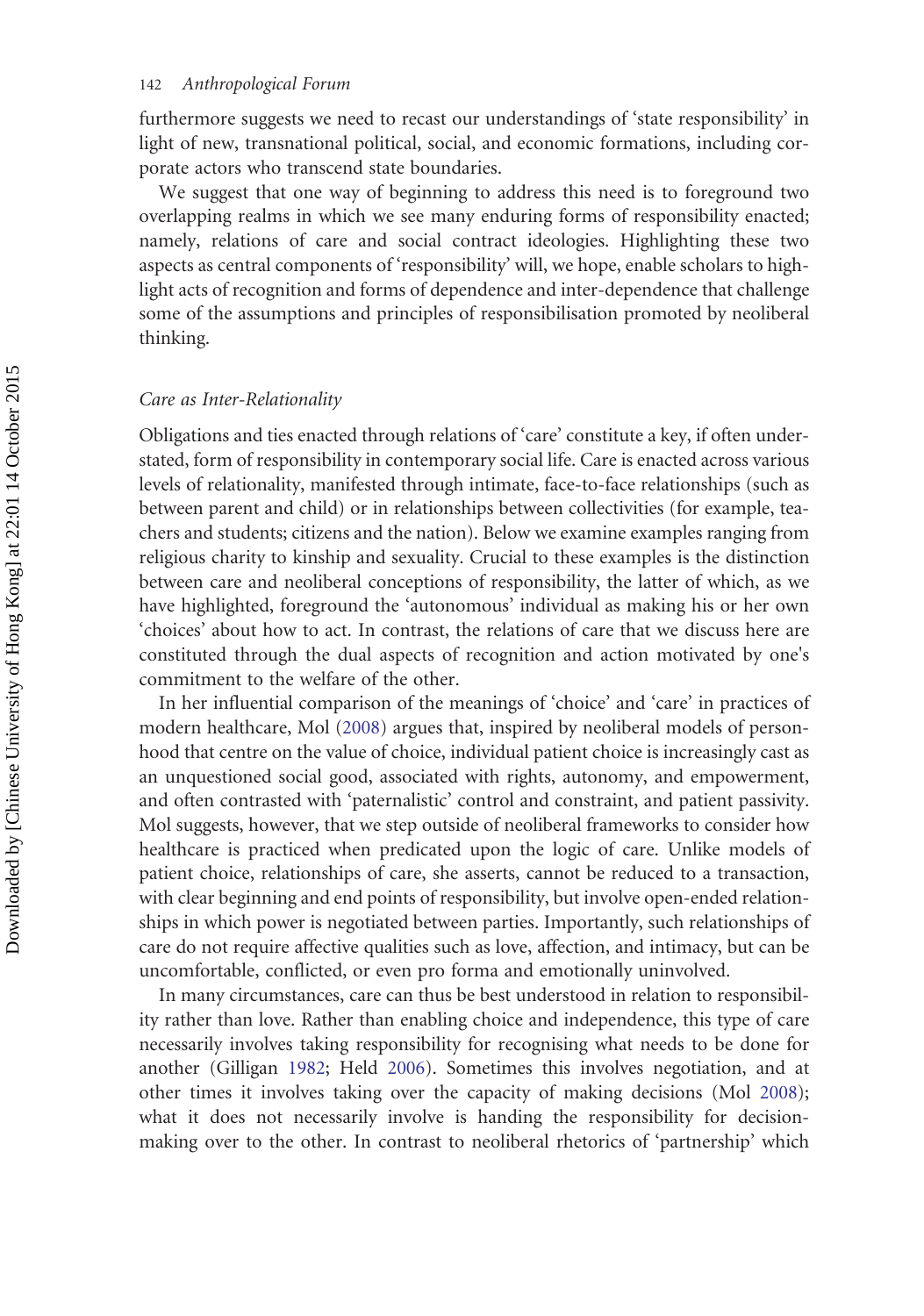emphasise the equality and agency of both sides (however superficial such rhetorics may be), relations of care are not inherently equal but may allow for different degrees of dependence and need. They may, furthermore, sometimes allow for shifting roles and obligations and are not necessarily contingent upon each partner upholding his or her side of the exchange.

One notion of care that has a long lineage in Western thought is the Christian principle of having an obligation to promote the wellbeing of the wider community and extend compassion towards the vulnerable. Often conceived of as an imperfect attempt to reciprocally respond to God's gifts and sacrifices, it frequently involves a duty to use one's God-given talents for the greater good as well as extending charity and goodwill to 'the poor' (Elisha [2008\)](#page-16-0).

Elisha's [\(2008](#page-16-0)) study of US evangelical Christian churches' engagements with charity recipients demonstrates how such forms of compassionate care can exist in dialogical relationship with neoliberal ideals of accountability that require charity recipients to demonstrate responsible use of charitable support. Elisha notes that these ideals can be linked to the principles of neoliberalism and 'popular support for the state's role in facilitating welfare privatisation and in concomitant ideologies of personal responsibility that fuels evangelical forays in to the welfare area' [\(2008](#page-16-0), 158). However, alongside ideals of personal responsibility and accountability exist Christian notions of an 'empathic, unconditional benevolence' ([2008,](#page-16-0) 156) based on visions of a common humanity that elides social differences and casts Christian responsibility as the unconditional response to those in need. In such cases, Christian care and neoliberal forms of accountability coexist, without subsuming one another.

While these and similar acts of charity might be represented through the rhetoric of brotherly love, such affects are not essential to these relationships. In fact some forms of compassion require a detachment from the intimacy of giving in order to ensure responsible, fair treatment of recipients. Trundle's [\(2014](#page-18-0)) research on a church food bank in Florence, Italy, for example, illustrates how caring for food bank recipients required volunteers to demonstrate a responsible ethos of 'disinterested equality'. In trying to enact an effective, fair, and sustainable charity system that could continue to care for people over the long term, volunteers became preoccupied with ensuring that their limited food resources were distributed evenly, that all recipients were treated the same, and that none were favoured over others. In practice, this meant not being affected by some recipients' stories of hardship and pleas for extra support. Enacting compassion to the recipients as a collective (in providing for them all, week in and week out) meant not letting one's judgement be clouded by compassion for any one individual who made a case for being exceptionally needy. Maintaining this ethical stance of distance meant in turn that volunteers did not learn much about the lives and struggles of charity recipients. By focusing on the ethical moment of giving when food and clothing was handed over to recipients, volunteers did not account for the effects of their gifts on individual lives and could not measure their charity's efficacy in addressing need or building self-sufficient recipients. Here, ideals of charitable care necessarily negated neoliberal notions of accountability and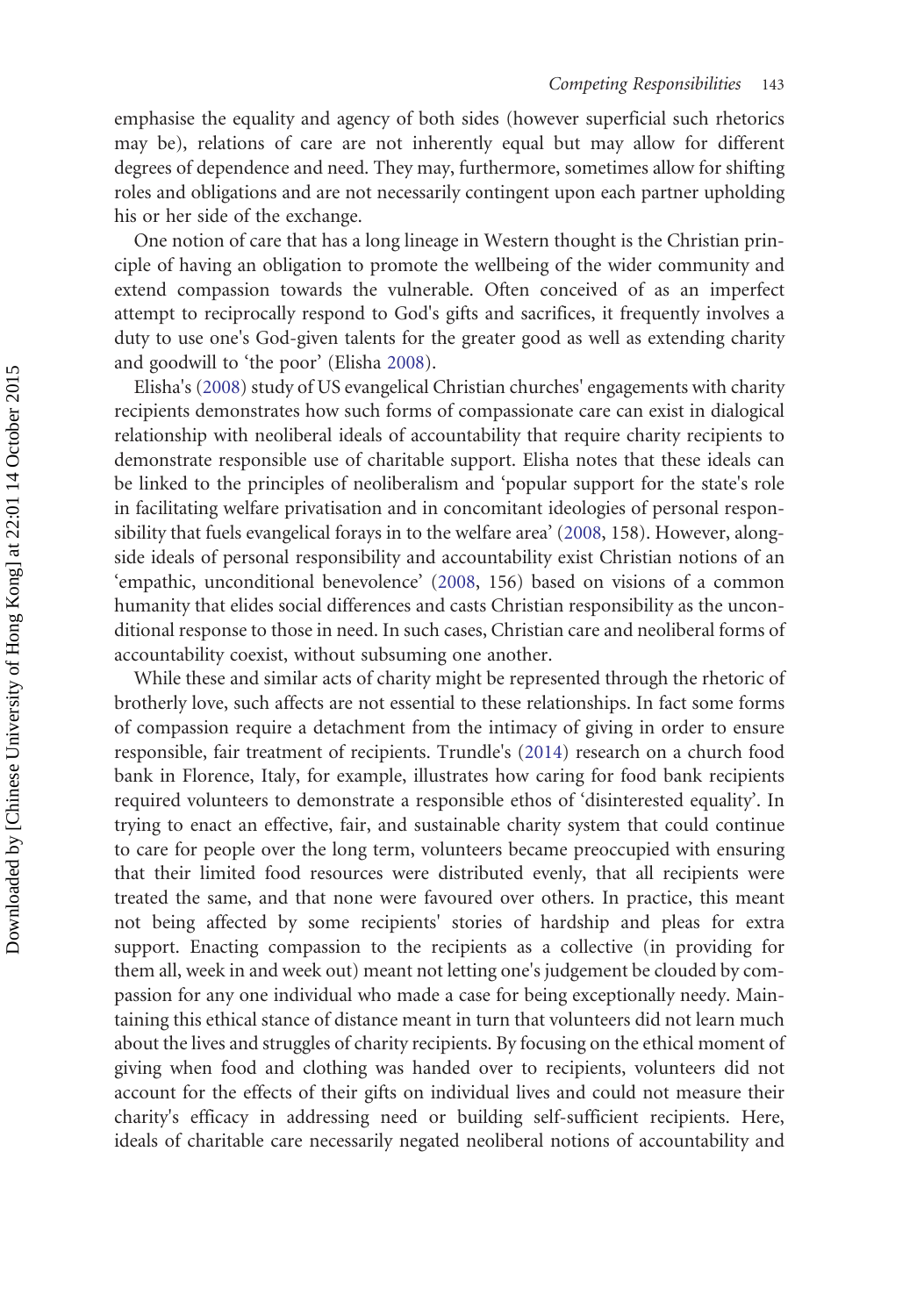personal empowerment that are so often evident in contemporary forms of charity and development. At the same time, however, this example illustrates how ideals of responsible care can become entangled with other logics within neoliberalism. The volunteers' ethical stance ultimately aligned with the principle that, outside the care offered at the food bank, it was the recipients' personal responsibly to use the charity to improve their own lives. By focusing only on the ethics of care in the gift exchange moment, the volunteers' method necessarily bracketed from view wider questions of social justice and entrenched social inequality.

Another realm in which relations of care are distinct though often intertwined with neoliberal modes of responsibility is that of kinship. Parenthood and childhood in present-day Western society are being re-shaped by neoliberal contexts which demand different kinds of behaviours and capacities (Tap [2007](#page-17-0)). The categories of mother, father, and child, the forms of relationality they require, and the sorts of (maternal, paternal, and filial) responsibilities they entail, are re-shaped but never fully encompassed by the values of the neoliberal order. A telling example is Ong's [\(1999](#page-17-0)) account of 'flexible citizenship'. Ong describes how transnational Chinese subjects are shaped by the citizenship and residency regimes of specific nation-states and the logic of the marketplace, as well as by Confucian ideals of filial piety (xiao) and guanxi networks that govern relations between culturally defined superiors and inferiors, such as fathers and sons; husbands and wives; older brothers and younger brothers, etc. (Ong [1999](#page-17-0)). Confucian ideals are neither reshaped by neoliberal logics nor seen as antithetical to the laws of the marketplace and citizenship requirements, but it is precisely the intersections of flexibility, Confucian piety, and market logics that 'provide the institutional contexts and the webs of power within which Chinese subjects (re)locate and (re)align themselves as they traverse global space' (Ong [1999,](#page-17-0) 113).

While many of the examples above suggest that at the core of care is an enduring commitment, care can also be a process that is fleeting and circumscribed. Fundamentally it is a commitment to the welfare of the other—a duty of care—no matter how brief it might be. It is, moreover, a duty that does not necessarily supersede other kinds of ties; care might lie in conflict with the values of neoliberal forms of responsibility, but can also be incorporated alongside practices that employ the logic of choice.

In a revealing ethnographic example, Adam [\(2005](#page-15-0)) analyses sexual behaviours among gay and bisexual men in Toronto, Canada in order to foreground the co-existence of different forms of moral reasoning that are enacted through intimate engagements between new sexual partners. Examining the revived phenomenon of unprotected sex, Adam describes a trend towards 'neoliberal responsibilization' whereby men assume personal responsibility for avoiding exposure to HIV to the extent that they lay blame exclusively upon themselves if they become HIV positive. In a similar vein, men who engage in unprotected sex justify their actions by invoking responsibility as a framework for self-protection that does not require them to protect their new partners. Adam found that for many men, '[unprotected] sex is justifiable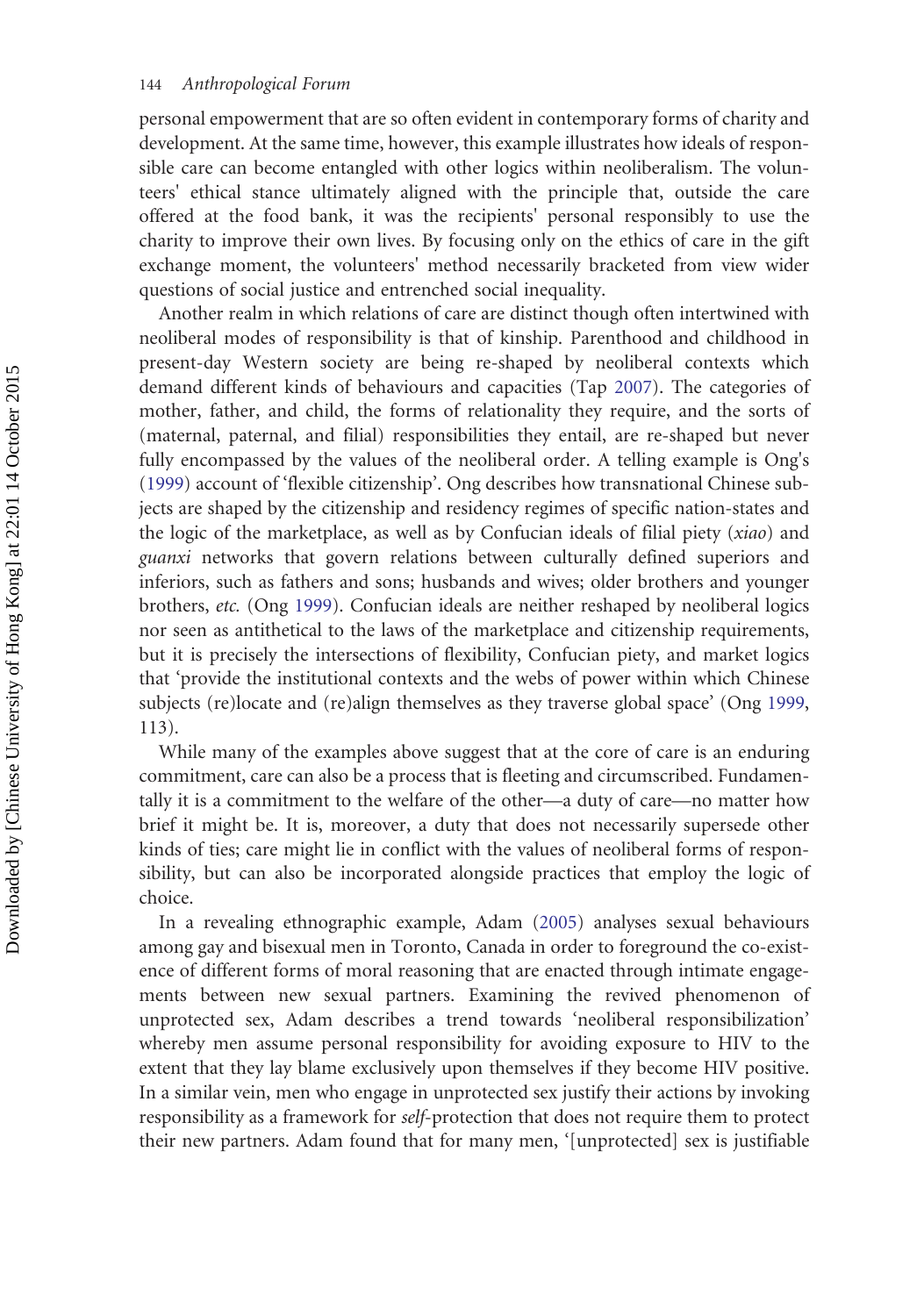through a rhetoric of individualism, personal responsibility, consenting adults, and contractual interaction' [\(2005](#page-15-0), 339).

However, many of the same men blame themselves if they inadvertently expose their partners to HIV. One man described being so upset to have potentially infected a casual partner that he insisted on finding immediate post-exposure treatment for him. Adam suggests that such 'instances of disruption ... expose the limits and failings of the rhetoric of [neoliberal] responsibility' that these men so wholeheartedly engage in as it cannot 'account for the much more complex motivators and vulnerabilities that characterise real human interaction and it denies the vulnerabilities, emotions, and tough dilemmas faced by people in their everyday lives' [\(2005](#page-15-0), 343–344). What is significant for our argument here is Adam's careful depiction of intimate relations as entailing multiple framings of responsibility and at times necessitating a switch between neoliberal logics of self-responsibility and care of the self, and other forms of interpersonal responsibility and obligation.

While not requiring long-term commitment, such moves demand attentiveness and a willingness to respond. Even more fundamentally, they require the act of recognition, as prior to attempting to further the needs or interests of the other, one must first recognise not only the existence of the other, but of an 'other-in-need'. Indeed, as Elise McCarthy argues, 'Responsibility [as] a guide to ascertaining appropriate conduct … would seem to presuppose a field of recognition—literally recognising one's self, one's place and one's time vis-à-vis others' ([2007,](#page-17-0) 4). It is this act of recognition that then allows one to take up the duty of care and shoulder the responsibilities of not only one's self but of another.

#### Social Contract Ideologies

Another form of recognition not so easily visible within responsibilisation rhetorics is that of belonging to a larger collective organised through relations of reciprocity, often expressed through ideologies of 'social contracts'. While ideals of care highlight ties of dependency, social contract ideologies reveal a myriad of inter-dependencies that emerge within larger collectivities.

The underlying premise of social contract ideologies is that members of a group relinquish a portion of their individual autonomy and responsibility in order to gain protection and security and ensure that the wider collective assumes some measures of responsibility for/over them. Conceptualisations of such an exchange of responsibility have a long legacy within Western philosophical thought. Plato's Crito dialogues, for instance, demonstrate the notion of a 'necessary' exchange between citizens and society. Crito details how instead of decrying Athenian society and its laws which have imprisoned and sentenced him to death, Socrates argued that his very existence and life itself have been enabled by the law and that he is thus obliged to obey it; it has responsibility over him, and he has responsibility towards it (Plato [1907](#page-17-0) [360 B.C.E]).

Numerous influential theories of social contracts have followed, suggesting various accounts of the evolution of political life. Whilst Hobbes ([1963](#page-16-0) [\[1651](#page-16-0)]) argued that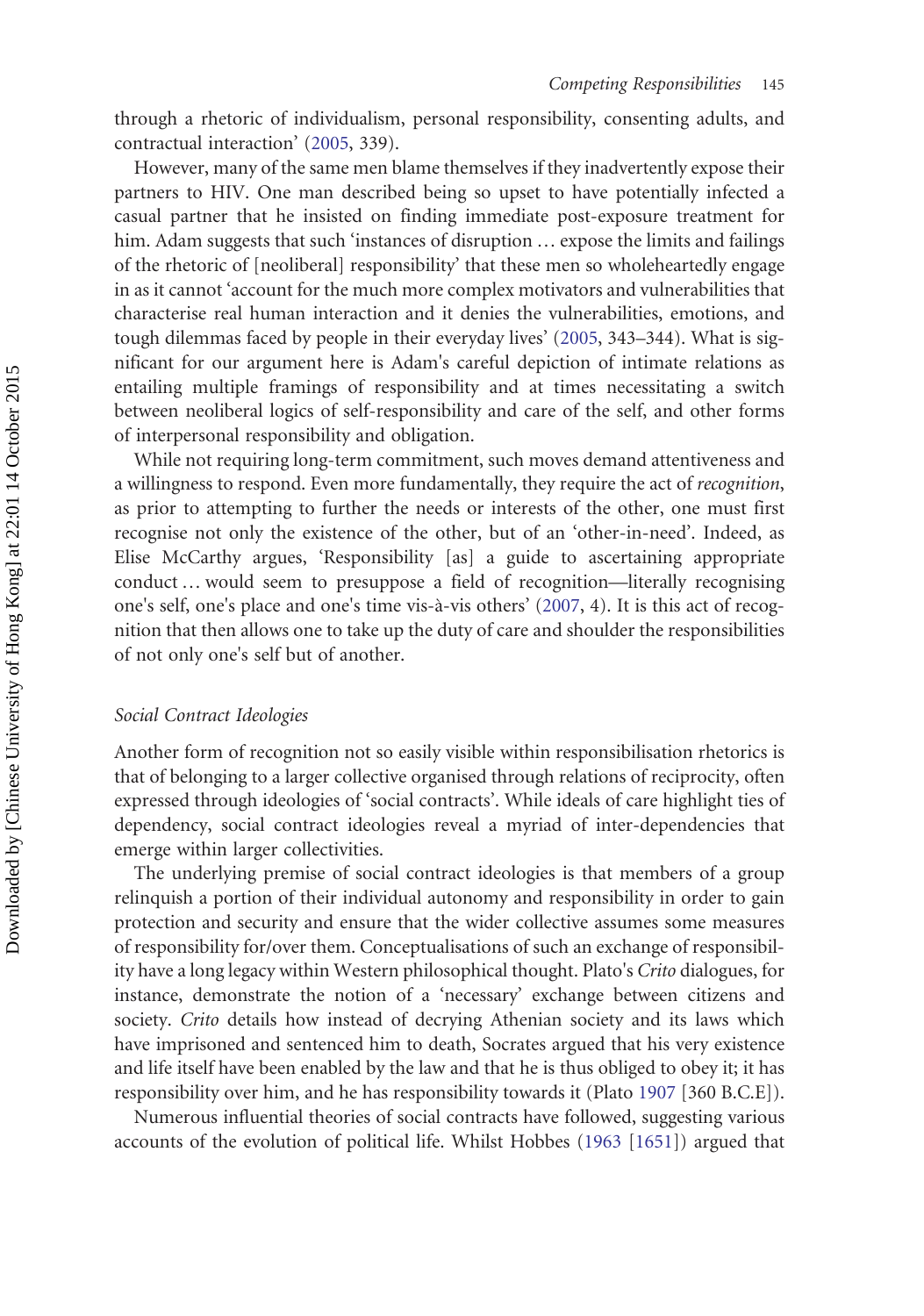through the social contract people invest a strong sovereign with absolute authority and responsibility, relinquishing a portion of their freedom in order to escape a 'brutish' state of nature and gain the protection offered by society and politics, for Locke [\(1967](#page-17-0) [\[1699\]](#page-17-0)) life prior to the social contract was governed by laws of nature and if those collectively entrusted to rule become tyrannical and irresponsible, then the social contract could be overthrown. Rousseau [\(1762](#page-17-0)) in turn maintained that the first form of social contract protected the interests of the elites and argued for the need for the 'general will' to drive direct democracy. Multiple imagined contracts can thus be invoked, with Plato, Hobbes, Locke, and Rousseau's models each investing responsibility in distinct actors and processes.

A recent iteration of the notion of social contracts is Ghassan Hage's concept of 'mutual obligation' ([2003\)](#page-16-0). Writing against neoliberal conceptions of society and paranoid forms of nationalism, Hage articulates an alternative vision of society, as one that distributes hope and recognises and honours its members.

It is when we have a society which, through the bodies that govern it, feels "obliged" to offer spaces that "honor" its members as "important" human beings, and when these members, in turn, experience an ethical obligation towards it which means nothing other than becoming practically and affectively committed to it, caring about it that we have a structure of "mutual obligation" (Hage [2003,](#page-16-0) 148).

Crucial to Hage is that fact that social contracts are not reducible to the calculated exchange of rights between 'homo economicus' and the state, but intersect with ideas of care and commitment, fundamentally driven by reciprocity rather than selfinterest.

However, as many scholars have demonstrated, the ideal of social contracts contrasts with the political arrangements putatively enacted in its name, as what we take to be the rational 'rule of law' often entails considerable levels of violence against those who are governed (Asad [2003](#page-16-0)). Furthermore, both the idealised image and the practice of social contracts for most of its history have sidelined women and children, slaves, and others as incomplete subjects 'unworthy' of membership (Young [1989\)](#page-18-0). Social contracts are thus best understood as ideologies which mask other forms of relations, including exploitative ones (Rawls [1971](#page-17-0)). These forms of 'mutual obligation' are, moreover, usually not consciously adopted or entered into; no one chooses to enter into a social contract as a 'free', 'rational' actor (Held [1993](#page-16-0)). Rather, we are socialised within its ideology and rhetoric to envisage a certain kind of responsible individual and collective social responsibility (Rawls [1971](#page-17-0), 13). The motivations for enacting such responsibilities at any given time are as likely to include affect or sensation as they are moral or ethical decision-making (Trnka, Dureau, and Park [2013](#page-18-0)).

Our point here is that ideologies of social contracts rest upon long-standing notions of relations between self and state, or self and collective, that cross-cut neoliberal values and ideals of the individual and his/her place in society. The notion of social contracts is broader than neoliberalism; it is not incompatible with it, but exceeds it.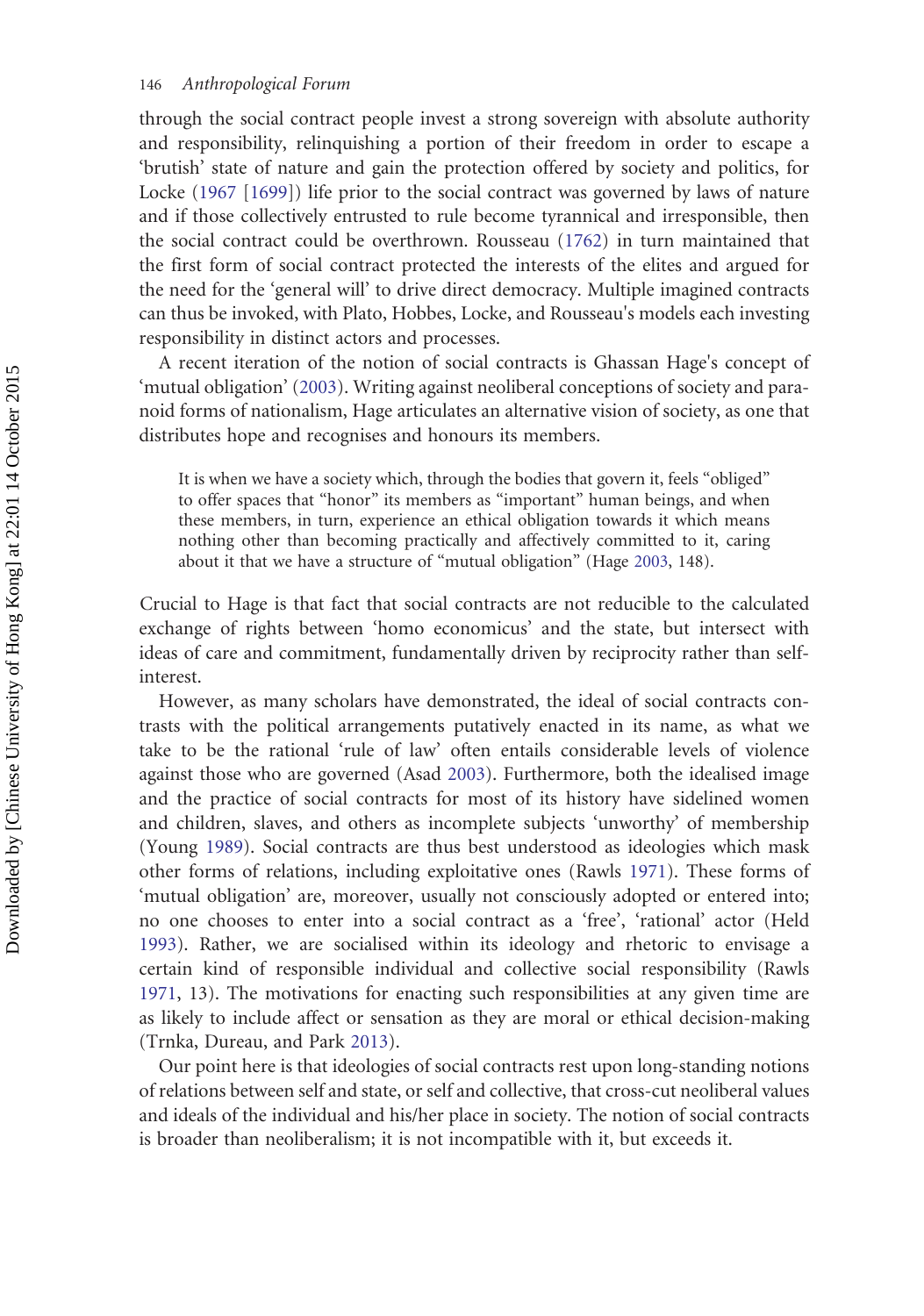One site in which social contract ideologies have been used to temper neoliberal perspectives of responsibility and culpability has been when the state steps in to assume risk and responsibility for the negative consequences of corporate actions. A recent example is the 2008 economic bailout package in the United States through which the federal government assumed the risk for private debt in order to prevent a wider economic collapse, thereby superseding the norms of the free market to protect wider social wellbeing. As numerous commentators through the decades have put it, such are the dynamics of a capitalism that requires us to privatise the profits and socialise the debt (see, for example, Harcourt [2011\)](#page-16-0). In a similar vein, following the massive gas leak disaster at an American-owned Union Carbide chemical plant in Bhopal, India, in 1985, the Indian government assumed responsibility for the victims. Claiming that they were unable to effectively represent themselves in a court of law, the Indian government passed the Bhopal Gas Leak Disaster Act, effectively asserting responsibility to speak and act for the victims' wellbeing, while stripping them of their rights to sue Union Carbide (Das [1996\)](#page-16-0). Perhaps even more striking was the newly independent Ukrainian state's assumption of responsibility for the after-effects of the Chernobyl disaster. Asserting that the previous Soviet government had not fulfilled the fundamental responsibilities of the social contract by appropriately responding to Chernobyl's many victims, the new Ukrainian state legitimised itself through the provision of disability support (Petryna [2002\)](#page-17-0), embracing liberal democracy and the capitalist market, albeit refracted through enduring socialist values of welfare and self-actualisation.

While we have so far examined the examples of the US economic bailout, Bhopal, and Chernobyl in terms of state-citizen relations, many of these also include public demands for responsibility made upon private corporations. Indeed, as our earlier discussion of CSR indicated, corporations are held to account not only for their viability in terms of generating profit but on the basis of publically-perceived moral values. Part of the motivation for CSR programs lies in the fact that beyond the self-managing, self-auditing subject, neoliberal responsibilisation promotes forms of public presentation and display that fall in line with much wider moral principles. This aspect of 'being held to account' deals less with meeting targets, legal requirements, and verifying productivity, and focuses more on public forms of moral reckoning as the means by which individuals and entities build trust and collective ties through displays of responsible behaviour—that is, are they acting for the benefit of the wider public good? Even though CSR projects are often moulded in ways that promote the corporations' more primary motivations towards profitability, their very existence recognises other kinds of standards and moral values being accorded importance alongside those of the production of capital, as well as the failure of previous models of free-market capitalism to deliver significant and widespread social benefits. In effect, the corporation is being positioned as another participant in the reciprocities that are taken as fundamental to the (state-citizen) social contract.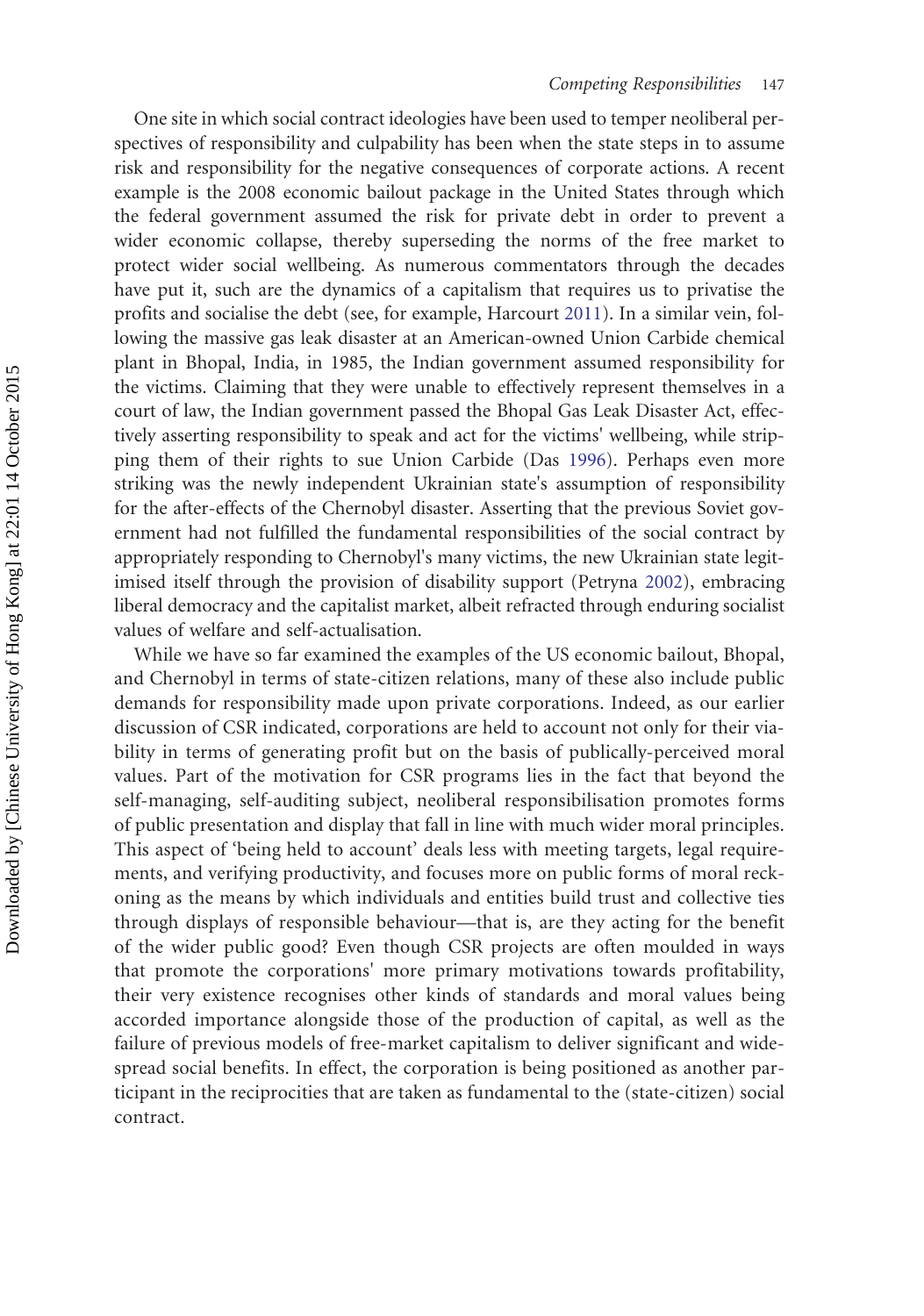#### The Multiplicities of Responsibility

Drawing on two final examples that highlight the myriad of ways that responsibilities might be enacted through the interplay of inculcations of 'responsibilisation', notions of care and ideologies of social contracts, we suggest that competing responsibilities are evident even—or perhaps particularly—in domains where there is a strong emphasis on responsibilisation and self-governance. The realm of healthcare provides many trenchant examples of responsibilisation programs that successfully devolve some forms of decision-making onto patients and yet also encounter significant counterpressures through the persistence of pre-existing networks of responsibility and care (Davis [2012;](#page-16-0) Fordyce [2012](#page-16-0); Rose [2007](#page-17-0); Zigon [2010](#page-18-0)) and, we would add, relations and expectations underpinned by social contract ideologies.

One example is self-managed care programs for chronic illnesses such as asthma. As Susanna Trnka's [\(2014](#page-17-0)) work demonstrates, in countries such as the US, Australia, and New Zealand, a major aspect of the drive to responsibilise asthma sufferers entails patients learning to adjust their own medication in response to self-administered respiratory tests. When the patient is a child, such oversight commonly devolves upon his or her parents (Trnka [2014;](#page-17-0) Trnka and McLaughlan [2012\)](#page-18-0). International guidelines promoting self-managed care can, however, be interpreted and implemented in multiple ways, depending on pre-existing notions of where responsibility and accountability for healthcare lie. In the Czech Republic, for example, a common form of treatment for children with asthma includes sending them away from home, for up to six weeks each year, to take part in live-in spa programs that include rigorous, daily doctors' reviews and stringent drug and physiotherapy regimes (Trnka [2011](#page-17-0)). Here the authority and oversight of medical professionals and the need to train children, and the parents who accompany them, comply with rigorously controlled regimes of care supersedes moves towards inculcating increased self-reliance.

At the same time, in contrast to many Western nations where asthma is largely viewed as an individual health concern, in east and central Europe, citizens' groups mobilise to lobby local officials and the state government to adopt increasingly strin-gent limits on pollution emissions.<sup>[5](#page-15-0)</sup> A recent petition to limit the activities of steelworks giant ArcelorMittal in Ostrava, for example, garnered over 19,000 signatures and led to the city of Ostrava initiating a court case against the Czech government. Indeed, such is the extent of public demonstrations highlighting the dangers of air pollution on children's respiratory health that they have been credited with contributing to the dissolution of the Communist regime in Czechoslovakia in 1989 (Vaněk [1996\)](#page-18-0).

As in so many healthcare situations, one cannot speak of responsibility here without cutting across multiple domains. These include the patient's relationship to him/ herself as a responsible self-governing subject and relationships within the family, most notably between parent and child, that are central to both decisions about how drugs and other modes of care are utilised and the instilling of appropriate modes of self-governance in children. Other forms of responsibility and care are at play in relationships between patients and doctors, raising issues of who is accountable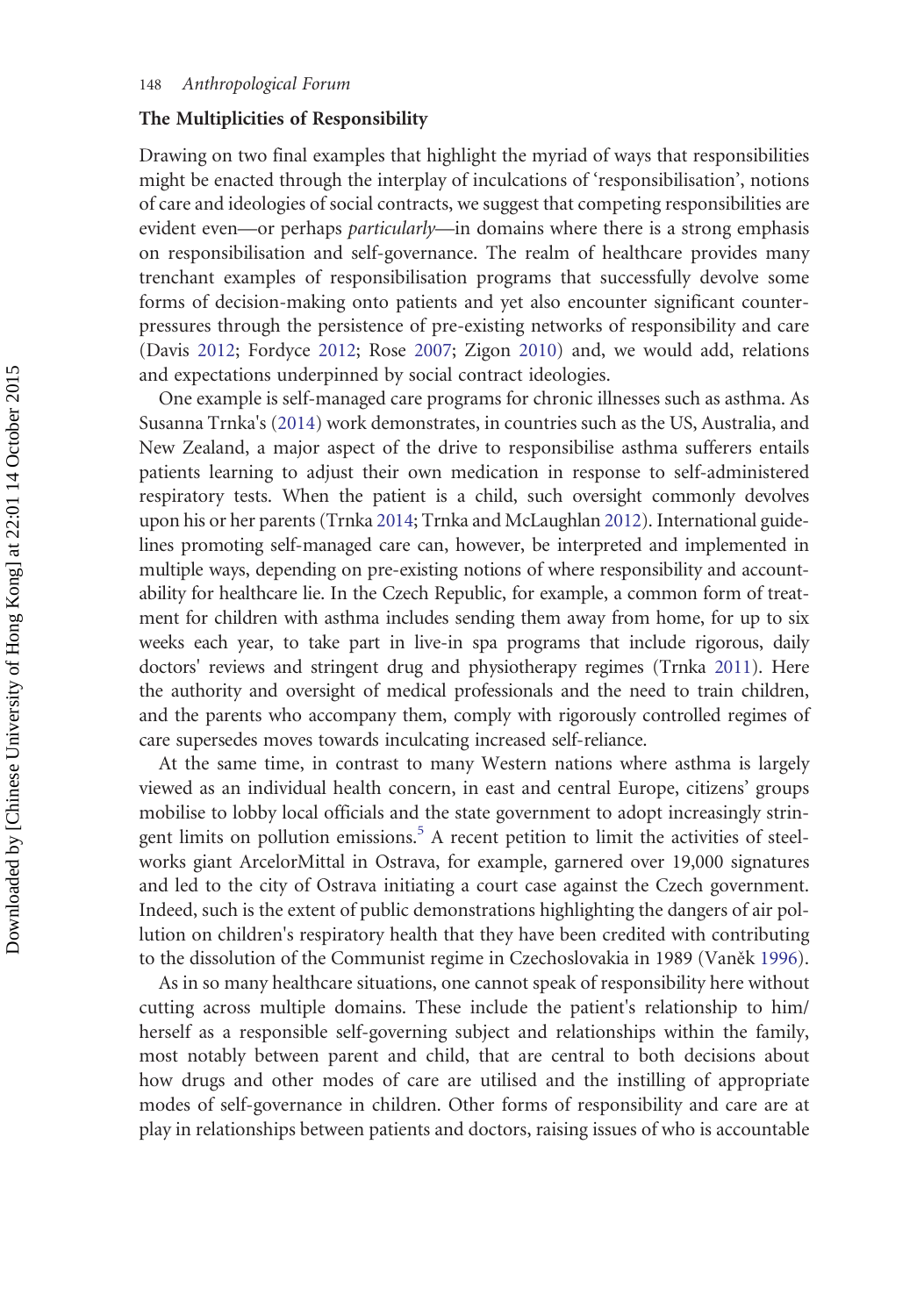for particular aspects of healthcare; between citizens and the corporations held responsible for damaging the natural environment; and between patients and the governments they hold accountable for corporate activities and ultimately for their wellbeing. These relationships, moreover, take place in political contexts characterised by ongoing re-adjustments of relations between states and citizens through the increasing adoption of neoliberal values, as well as in the Czech context, the radical reformulation of state-citizen relations as part of dismantling the socialist state. While each of these domains is arguably central to understanding the complexities of the treatment and prevention of health conditions such as asthma, they involve different kinds of social contract ideologies, exchanges and reciprocities of trust, care, accountability, and obligation and thus require a more comprehensive analytical framing of what competing responsibilities might entail.

A second example of intersecting responsibilities is that of Commonwealth nuclear test veterans' demands on the British government (Trundle [2011a](#page-18-0), [2011b\)](#page-18-0). In the 1950s, thousands of servicemen from the UK and New Zealand attended the British nuclear testing program in the Pacific, and decades later attribute their illnesses to radiation exposure. Drawing on ideals of the social contract, nuclear test veterans argue that they were expected to obediently place themselves in harm's way, and were motivated by a desire and a duty to care for and protect the nation. In exchange, they expected to receive preferential healthcare and benefits from the state as they aged, and to be publicly honoured by society for their sacrifices.

Yet the British state continues to deny that test veterans suffered exposure to radiation, and curtails the material benefits to which veterans believe they are entitled. The state claims that many of test veterans' health problems are linked not to the hazards of service, but to personal lifestyle choices that involve smoking, alcohol, and diet. The state attempts to responsibilise servicemen to make good choices and recognise individual risk factors. Veterans interpret such moves towards responsibilisation as forms of abandonment. In such a context they switch their understandings of the social contract from a desire for care to a need for recognition and culpability, and many have begun to demand monetary compensation. Responsibility here takes a more punitive form, less contingent on ideals of sacrifice, care and interdependence, and centred instead on the desire for restitution. This demonstrates how even within the practices of care and ideologies of the social contract, diverse and conflicting responsibilities can intersect and emerge. Capturing contemporary enactments of responsibility, therefore, involves attending to how understandings of responsibility are flexibly and dynamically transformed over time, and how groups compete over the meanings of responsibility in public life.

#### **Conclusion**

While we have shown some of the multiplicity of responsibilities possible in social life, the examples we have offered also suggest the limits that social actors face in enacting various forms of obligations, duties, and ties. Simply put, there are occasions in which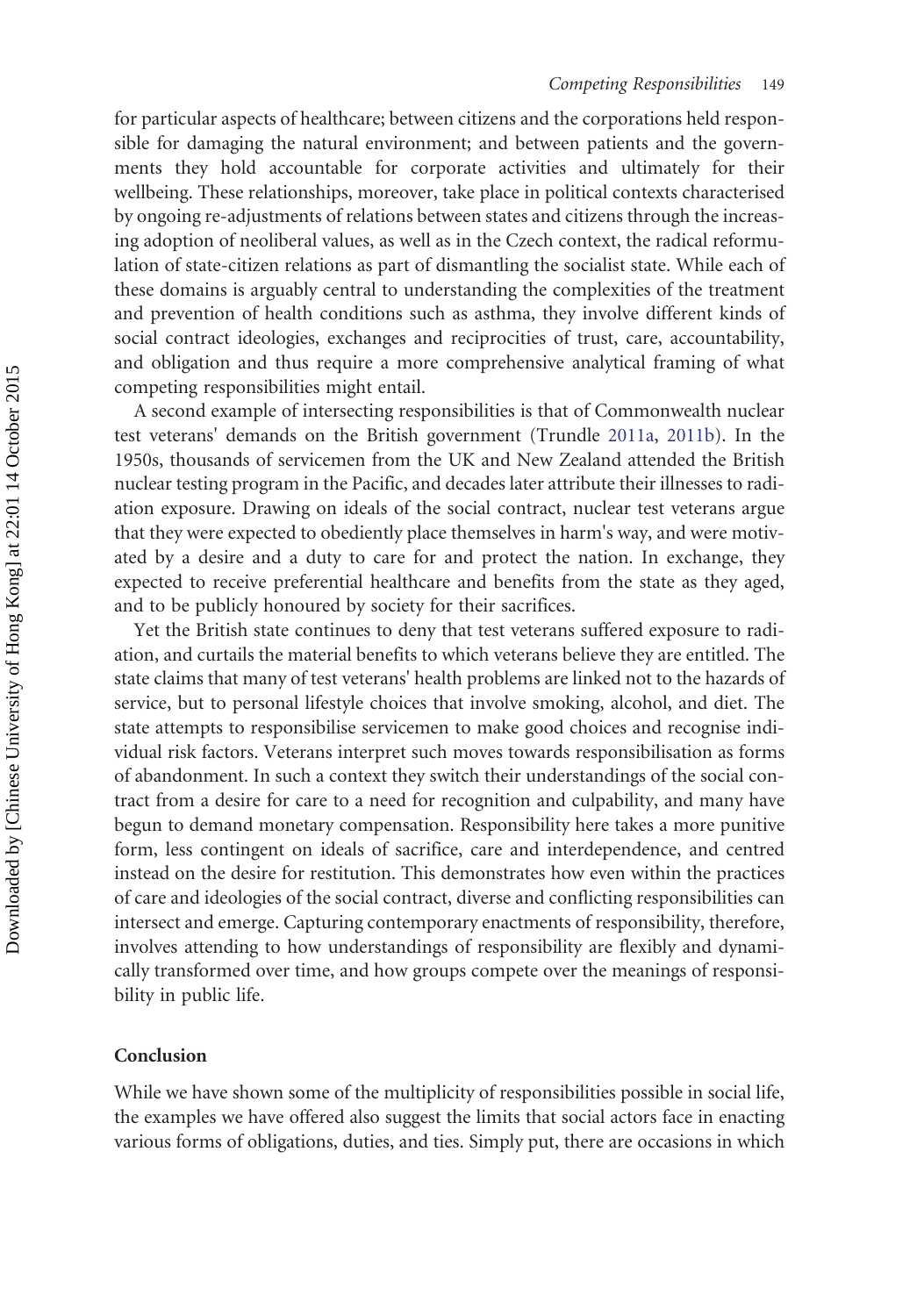<span id="page-15-0"></span>actors must choose between various relationships, ideals, obligations, and dependencies, each demanding attention and time. Our aim here has been to expand the conceptual framework through which responsibility is considered in order to shed light upon these sometimes competing and sometimes complementary modes of engagement. While we see neoliberal modes of responsibilisation as increasingly pervasive and powerful technologies of governance, we also see the need for anthropological analyses of competing responsibilities that reveal how neoliberal 'responsible' subjects exist within a matrix of dependencies, reciprocities, and obligations.

We have foregrounded some older and enduring views of responsibility not in order to subvert emerging understandings of neoliberal responsibilisation but to enable us to examine how a multiplicity of responsibilities can work with and against each other, sometimes reinforcing neoliberal responsibilisation, and at other times existing alongside or undercutting it. Our goal has been to broaden scholarly discussions of what we see as a key concept in both anthropological discourse and twenty-first-century social life. Relations of care and social contract ideologies, which foreground forms of dependency, interdependency, and recognition that are often downplayed by neoliberal rhetorics, offer robust conceptual and empirical challenges to the expansion of neoliberal notions of responsibility, and broaden the definition of responsibility in scholarly and public debate.

#### Notes

- [1] Versions of this paper were presented at the American Anthropology Association annual meeting in 2011 and at the EASA European association of Social Anthropologists conference in 2012. Many thanks for insightful commentary and feedback to Cris Shore, Christine Dureau, Jarrett Zigon, Chris Kelty, Anke Schwittay, Julie Park, Anita Lacey, Amanda Gilbertson, and Charlotte Joy. We would also like to thank Tom Strong, Matthew Trundle and Mark Busse for alerting us to a number of helpful references.
- [2] Given the broad range of meanings of responsibility, we have restricted our examination to particular types of social relationships, leaving aside debates over the environment (see, for example, Ingold [2000\)](#page-16-0), linguistics (for example, Hill and Irvine [1993\)](#page-16-0) and anthropological ethics (for example, Shore and Trnka [2013\)](#page-17-0).
- [3] The results came from a survey of English language LinkedIn profiles. See: [http://blog.linkedin.](http://blog.linkedin.com/2013/12/11/buzzwords-2013/) [com/2013/12/11/buzzwords-2013/](http://blog.linkedin.com/2013/12/11/buzzwords-2013/)
- [4] See: [http://www.dss.gov.au/our-responsibilities/families-and-children/publications-articles/cape](http://www.dss.gov.au/our-responsibilities/families-and-children/publications-articles/cape-york-welfare-reform-fact-sheets/family-responsibilities-commission)[york-welfare-reform-fact-sheets/family-responsibilities-commission](http://www.dss.gov.au/our-responsibilities/families-and-children/publications-articles/cape-york-welfare-reform-fact-sheets/family-responsibilities-commission)
- [5] Whilst not as extensive, recently there have been moves towards increased environmental activism around asthma in the US (see Brown, Morello-Fosch, and Zavestoski [2011](#page-16-0).)

#### References

- Adam, B. D. 2005. Constructing the neoliberal sexual actor: Responsibility and care of the self in the discourse of barebackers. Culture, Health and Sexuality 7 (4): 333–46.
- Altman, J., and M. Hinkson. 2010. Very risky business: The quest to normalise remote-living Aboriginal people. In Risk, welfare and work, edited by G. Marston, J. Moss, and J. Quiggin, 185–211. Carlton: Melbourne University Press.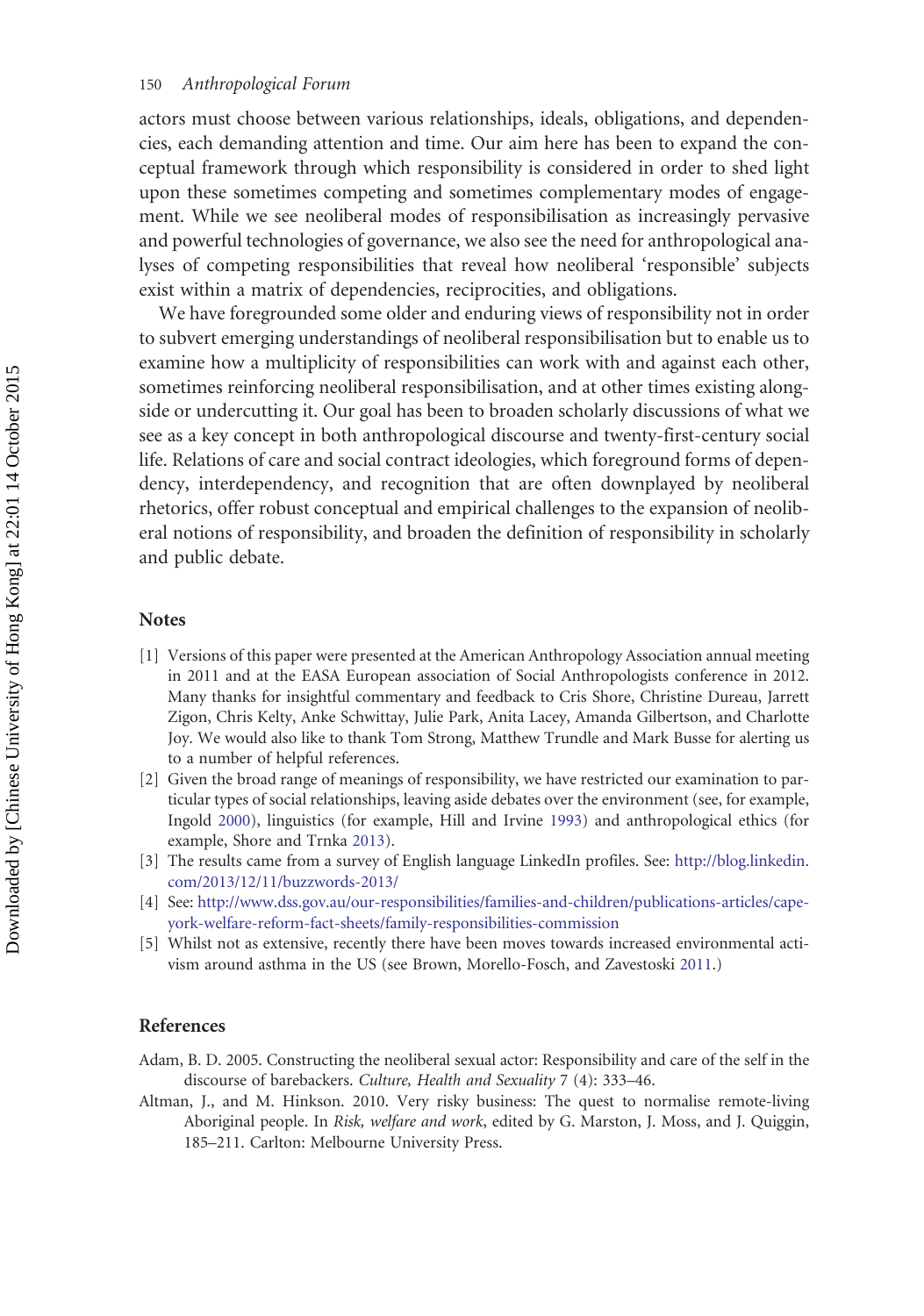- <span id="page-16-0"></span>Asad, T. 2003. Formations of the secular: Christianity, Islam, modernity. Stanford, CA: Stanford University Press.
- Barnes, B. 2000. Understanding agency: Social theory and responsible action. London: Sage publications.
- BBC News. 2012. Raigmore Hospital cleanliness "poor". August 8th. [http://www.bbc.co.uk/news/uk](http://www.bbc.co.uk/news/uk-scotland-highlands-islands-19179894)[scotland-highlands-islands-19179894](http://www.bbc.co.uk/news/uk-scotland-highlands-islands-19179894).
- Brown, P., R. Morello-Fosch, and S. Zavestoski, eds. 2011. Contested illnesses: Citizens, science, and health social movements. Berkeley: University of California Press.
- Clarke, J. 2005. New Labour's citizens: Activated, empowered, responsibilized, abandoned? Critical Social Policy 25 (4): 447–63.
- Cruikshank, B. 1999. The will to empower: Democratic citizens and other subjects. Ithaca: Cornell University Press.
- Das, V. 1996. Critical events: An anthropological perspective on contemporary India. Oxford: Oxford University Press.
- Davis, E. 2012. Bad souls: Madness and responsibility in modern Greece. Durham, NC: Duke University Press.
- Douglas, M. 1980. Evans-Pritchard. Brighton: Harvester Press.
- Elisha, O. 2008. Moral ambitions of grace: The paradox of compassion and accountability in evangelical faith-based activism. Cultural Anthropology 23 (1): 154–89.
- Epstein, S. 1998. Impure science: AIDS, activism, and the politics of knowledge. Berkeley: University of California Press.
- Ferguson, J. 2012. Structures of responsibility. Ethnography 13 (4): 558–62.
- Fordyce, L. 2012. Responsible choices: situating pregnancy intention among Haitians in South Florida. Medical Anthropology Quarterly 26 (1): 116–35.
- Foucault, M. 1988. The history of sexuality: The care of the self (Vol. 3). New York: Knopf Doubleday Publishing Group.
- Freeman, M., and D. Napier. 2009. Law and anthropology. Oxford: Oxford University Press.
- Frynas, J. G. 2010. Comments [reply to Benson and Kirsch 2010]. Current Anthropology 51 (4): 476.
- Giddens, A. 1999. Risk and responsibility. The Modern Law Review 62 (1): 1–10.
- Gilligan, C. 1982. In a different voice. Cambridge, MA: Harvard University Press.
- Gluckman, M., ed. 1972. The allocation of responsibility. Manchester: Manchester University Press.
- Goldstein, D. M. 2012. Decolonising 'actually existing neoliberalism. Social Anthropology 20 (3): 304–9.
- Hage, G. 2003. Against paranoid nationalism: Searching for hope in a shrinking society. Sydney: Pluto Press.
- Harcourt, B. E. 2011. Occupy Wall Street's "political disobedience". New York Times. October 13th. <http://opinionator.blogs.nytimes.com/2011/10/13/occupy-wall-streets-political-disobedience/>
- Held, V. 1993. Feminist morality: Transforming culture, society, and politics. Chicago: University of Chicago Press.
- Held, V. 2006. Ethics of care. Oxford: Oxford University Press.
- Hilgers, M. 2012. The historicity of the neoliberal state. Social Anthropology 20 (1): 80–94.
- Hill, J. R., and J. T. Irvine, eds. 1993. Responsibility and evidence in oral discourse. New York: Cambridge University Press.
- Hobbes, T. 1963[1651]. Leviathan. J. Plamenatz (ed.) Cleveland, OH: Meridian Books.
- Ingold, T. 2000. The perception of the environment: Essays in livelihood, dwelling and skill. London and New York: Routledge.
- Jessop, B. 2013. Putting neoliberalism in its time and place: A response to the debate. Social Anthropology 21 (1): 65–74.
- Kelty, C. M. 2008. Responsibility: McKeon and Ricoeur. Anthropology of the contemporary research collaboratory. Working Paper #12.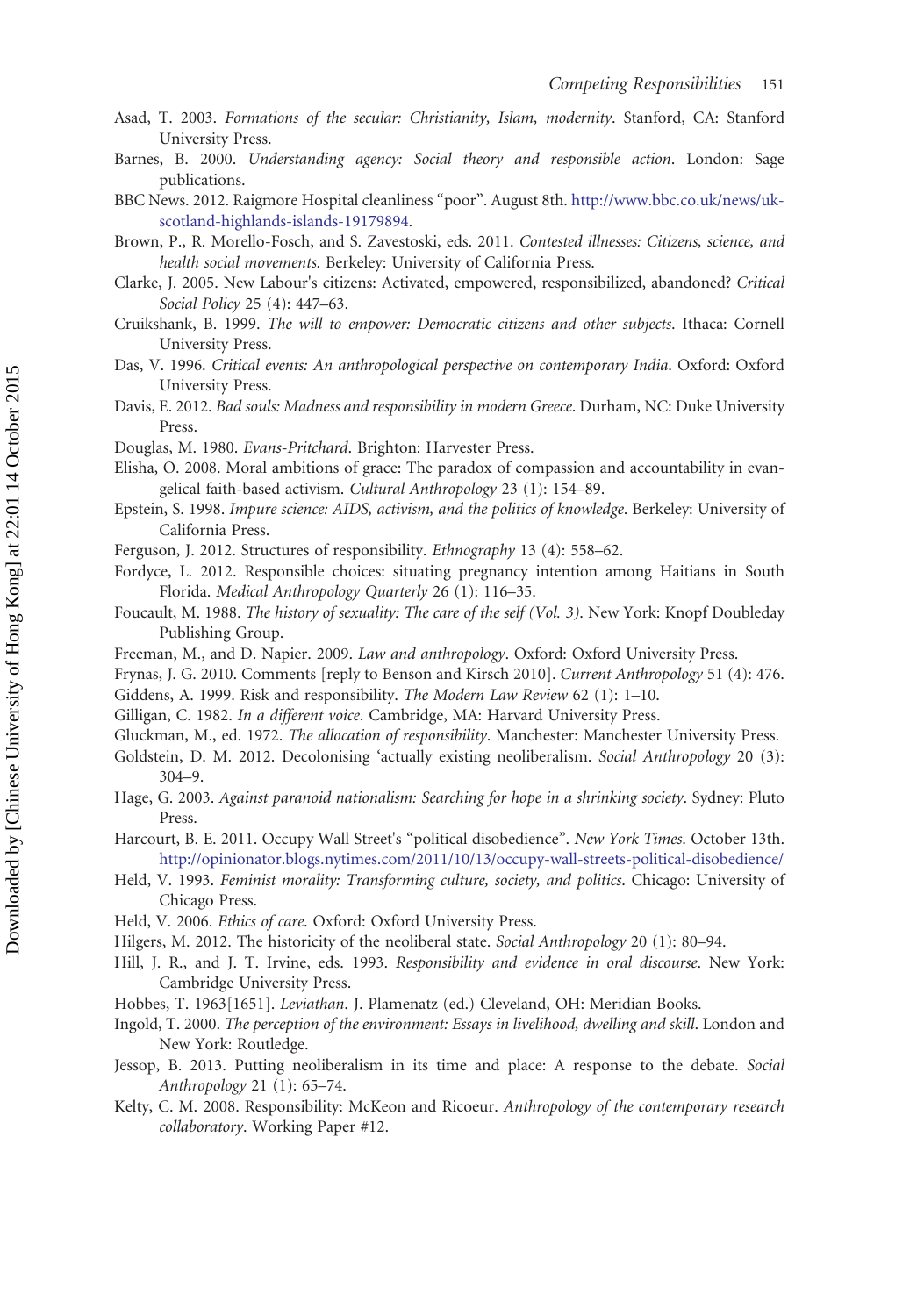#### <span id="page-17-0"></span>152 Anthropological Forum

- Kowal, E. 2008. The politics of the gap: Indigenous Australians, liberal multiculturalism, and the end of the self-determination era. American Anthropologist 110 (3): 338–48.
- Locke, J. 1967[1699]. Two treatises of government. P. Laslett (ed.) Cambridge: Cambridge University Press.
- Marshall, T. H. 1950. Citizenship and social class, and other essays. Cambridge: Cambridge University Press.
- McCarthy, E. 2007. Land of saints and tigers: The transformation of responsibility in Ireland. The Journal of the Society for the Anthropology of Europe 7 (1): 3–7.
- McKeon, R. 1957. The development and significance of the concept of responsibility. Revue International de Philosophie 11 (39): 3–32.
- Miller, P., and N. Rose. 2008. Governing the present: Administering economic, social and personal life. Malden, MA: Polity Press.
- Mol, A. 2008. The logic of care: Health and the problem of patient choice. London: Routledge.
- Ong, A. 1999. Flexible citizenship: The cultural logics of transnationality. Durham, North Carolina: Duke University Press.
- Oxford English dictionary. 2012. Online edition. [www.oed.com](http://www.oed.com)
- Peck, J., and N. Theodore. 2012. Reanimating neoliberalism: Process geographies of neoliberalization. Social Anthropology 20 (2): 177–85.
- Petryna, A. 2002. Life exposed: Biological citizens after Chernobyl. Princeton, NJ: Princeton University Press.
- Plato. 1907 [360 B.C.E]. The apology and Crito. Isaac Flagg (ed.) New York: American Book Company.
- Power, M. 1997. The audit society: Rituals of verification. Oxford: Oxford University Press.
- Rawls, J. 1971. A theory of justice. Oxford: Oxford University Press.
- Rose, N. 1996. The death of the social? Re-figuring the territory of government. Economy and Society 25 (3): 327–356.
- Rose, N. 2001. The politics of life itself. Theory, Culture and Society 18 (6): 1–30.
- Rose, N. 2007. The politics of life itself: Biomedicine, power and subjectivity in the twenty-first century. Princeton, NJ: Princeton University Press.
- Rousseau, J. J. 1762. The social contract or principles of political right. Trans. G. D. H. Cole. [http://www.](http://www.constitution.org/jjr/socon.htm) [constitution.org/jjr/socon.htm](http://www.constitution.org/jjr/socon.htm) (accessed 26th May 2012).
- Shamir, R. 2008. The age of responsibilization: On market-embedded morality. Economy and Society 37 (1): 1–19.
- Shore, C., and S. Trnka. 2013. Observing anthropologists: professional knowledge, practice and lives. In Up close and personal: On peripheral perspectives and the production of anthropological knowledge, edited by C. Shore and S. Trnka, 1–33. Oxford and New York: Berghahn Books.
- Shore, C., and S. Wright. 2011. Conceptualising policy: Technologies of governance and the politics of visibility. In Policy worlds: Anthropology and the analysis of contemporary power, edited by C. Shore, S. Wright, and D. Però, 1–26. Oxford and New York: Berghahn Books.
- Smith, J., and F. Helfgott. 2010. 'Flexibility or exploitation? Corporate social responsibility and the perils of universalisation. Anthropology Today 26 (3): 20–3.
- Tap, R. 2007. High-wire dancers: Middle-class Pakeha and Dutch childhoods in New Zealand. Ph.D. thesis, The University of Auckland.
- The New Zealand Herald. 2012. Personal responsibility key on Wellington bus route. July 23rd. [http://www.nzherald.co.nz/nz/news/article.cfm?c\\_id=1&objectid=10821498](http://www.nzherald.co.nz/nz/news/article.cfm?c_id=1&objectid=10821498)
- Trnka, S. 2011. Rethinking expertise, accountability and care: A comparative view of children's asthma. Paper presented at the American Anthropology Association annual meeting, Montreal, Canada, November 22.
- Trnka, S. 2014. Domestic experiments: Familial regimes of coping with childhood asthma in New Zealand. Medical Anthropology: Cross-Cultural Studies in Health and Illness 33(6). [doi 10/](http://dx.doi.org/10/1080/01459740.2014.883621) [1080/01459740.2014.883621](http://dx.doi.org/10/1080/01459740.2014.883621).